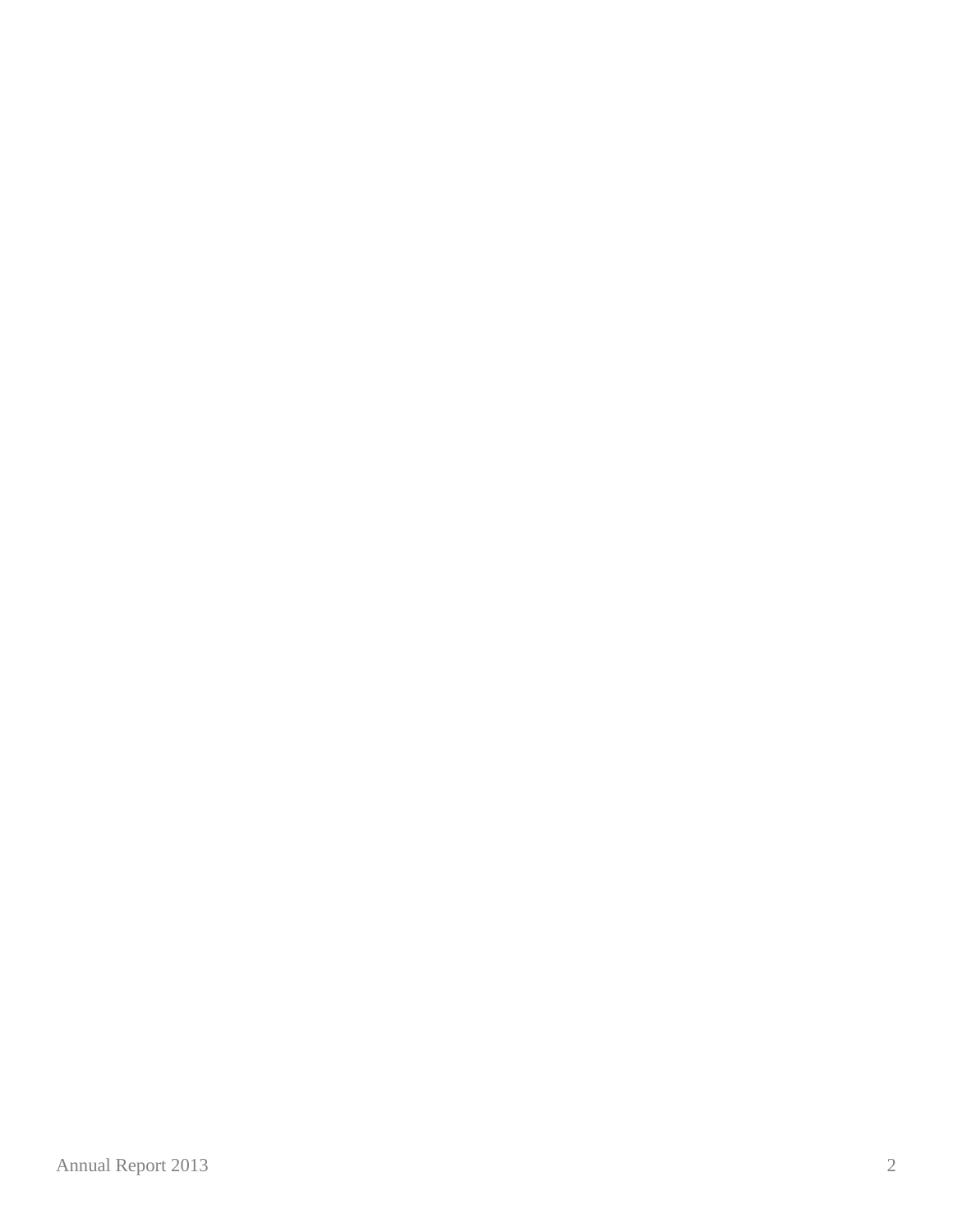Dear Friends:

Welcome to the New York City Taxi and Limousine Commission's 2013 Annual Report. In these pages, we highlight a year of progress for the agency, long recognized as our nation's largest and most active taxi and for-hire vehicle regulator, with details of both old and new initiatives, as well as of core services successfully delivered.

In 2013, the Taxi and Limousine Commission (TLC) realized a number of achievements in keeping with its mission of ensuring that New Yorkers and visitors to the city have access to taxicabs and other for-hire ground transportation that are safe, efficient, sufficiently plentiful, and provide a good passenger experience.

Sincerely,

Conan Freud Deputy Commissioner/COO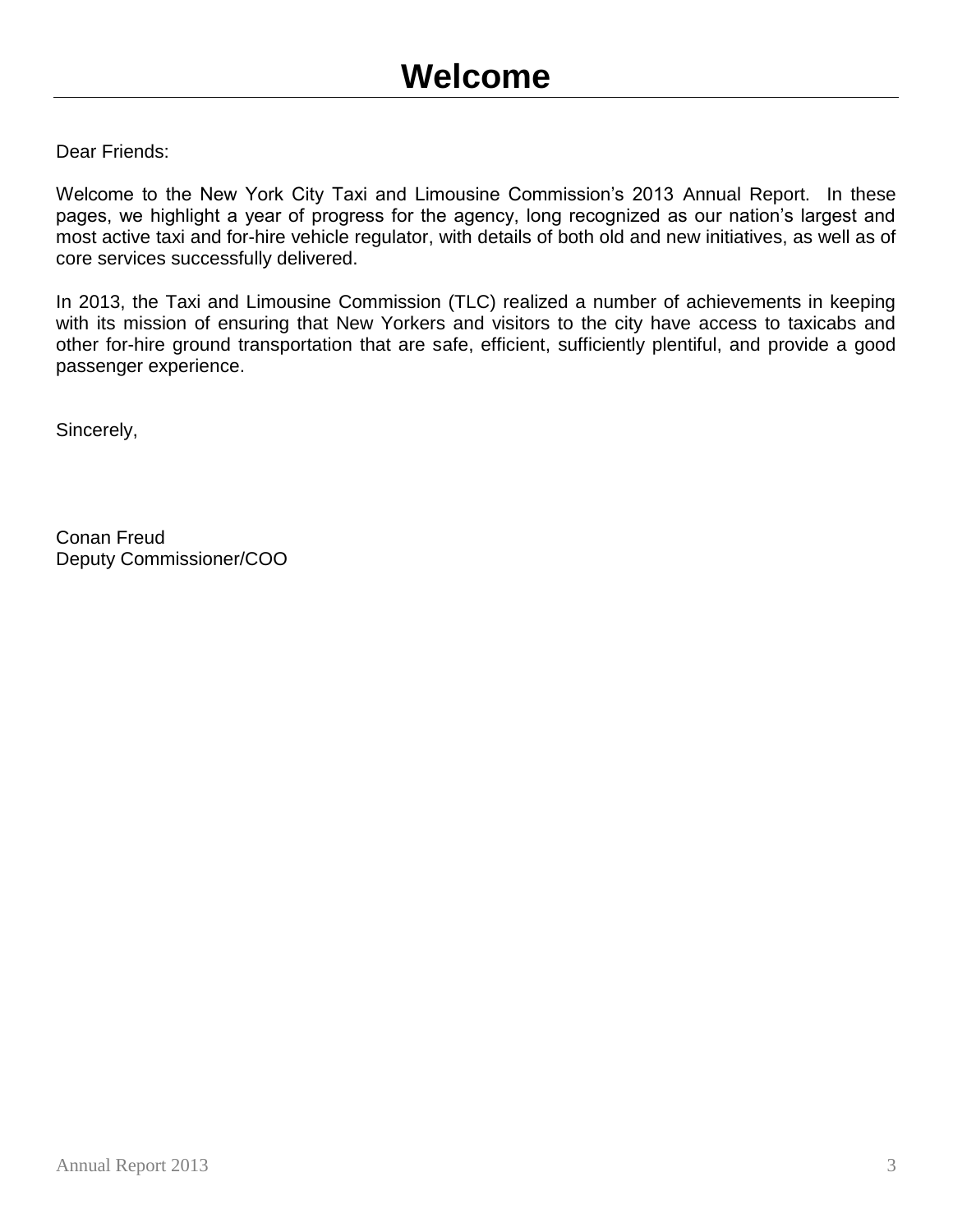# **Charter Mandate**

The New York City Taxi and Limousine Commission (TLC) was created by Local Law No. 12 of 1971, and is charged with "furthering the development and improvement of taxi and livery service in New York City, establishing an overall public transportation policy governing taxi, coach and car services and wheelchair-accessible vans, and to establish certain rates and standards."

# **TLC Mission Statement**

The mission of the Taxi and Limousine Commission is to ensure that New Yorkers and visitors to the City have access to taxicabs, car services, and commuter van services that are safe, efficient, sufficiently plentiful, and provide a good passenger experience. We understand that private transportation services are an essential component of the City's transit network, alongside publicly operated mass transit. We believe both in the power of market forces to ensure that supply meets demand, and in the need for intelligent regulation to set the rules of competition, ensure safety, provide transparency to market participants, and reduce unwanted externalities such as pollution. Our fundamental principles include:

- 1. Our people are the key to our success. In recruiting new colleagues, we look for highly capable people with whom we enjoy working and who we believe will share our commitment to the TLC and its mission.
- 2. Our customers include participants in the industries we regulate, passengers transported by those industries, and businesses throughout the city whose success depends on the smooth functioning of a robust transit system. We are committed to providing excellent customer service, meaning courteous treatment, prompt responses to inquiries and requests, and evenhanded enforcement of our rules. We are committed also to making policy decisions based solely on what is best for the public we serve.
- 3. We operate with the highest level of integrity and honesty. We will be forthright with those we regulate, with the public, and with our partners in government and in the private sector, and we will expect the same in return. We are mindful that our success ultimately depends upon maintaining the confidence of each of these constituents.
- 4. We pursue long-term goals. We will always value genuine and permanent gains in our ability to accomplish our mission over immediate cost-savings or public-relations benefits.
- 5. We strive continually to improve our operations and our policies. We innovate, knowing that some innovations will fail. We encourage an environment that fosters open debate, values contrary opinions and tolerates honest mistakes. We understand and value the importance of technology and are constantly looking for ways to utilize technology to make our operations more efficient and productive.
- 6. We must continually remind ourselves of our limitations and dedicate ourselves to the avoidance of hubris. We will use all information available to us and will conscientiously seek to apply our values to the facts as we know them, but we are always cognizant of the possibility of error. We are ready to recognize, correct and learn from our mistakes.
- 7. Our mission places large demands on each of us. From time to time we will face criticism from our customers and from the public at large, and sometimes we will become frustrated. Nonetheless, we work with passion, commitment and enthusiasm, we keep the office atmosphere friendly and professional, and we try to have fun in our jobs as much as possible.

# **Commission Board Structure**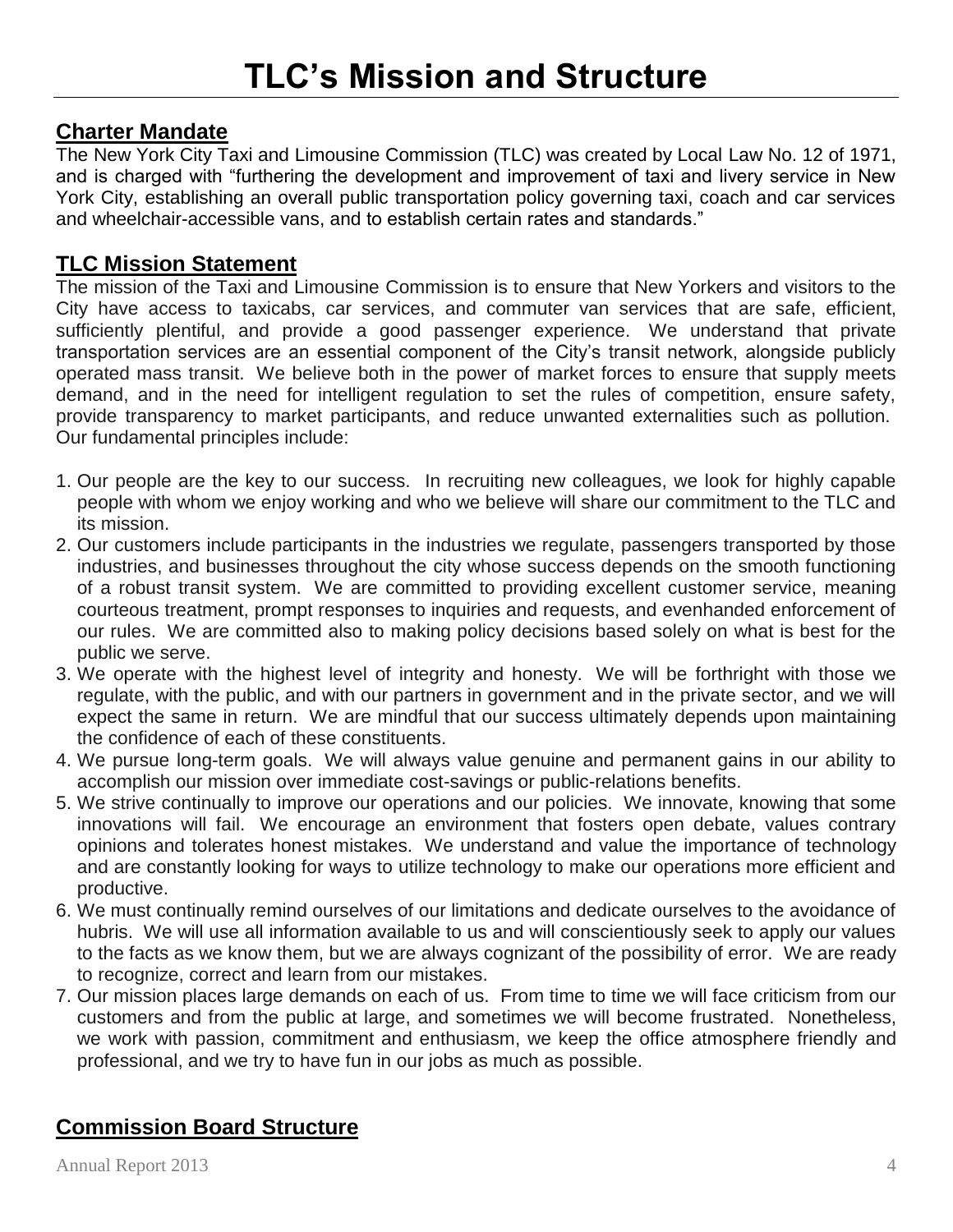The Board of the Taxi and Limousine Commission is comprised of nine (9) members, eight (8) of whom are unsalaried. The salaried Chairman presides over the Board and acts as head of the agency, which carries out the Commission's day-to-day licensing, regulatory, enforcement, and adjudicatory functions. Members of the Commission are appointed by the Mayor of the City of New York, with the advice and consent of the City Council, to serve a seven-year term. One representative of each of the city's five boroughs is recommended for appointment by a majority vote of each borough's respective City Council delegation.

#### **David Yassky**

David Yassky served as the Taxi and Limousine Commission's eleventh Commissioner/Chair until December 31, 2013.

#### **Elias Arout**

Re-appointed by Mayor Bloomberg on the recommendation of the Staten Island delegation to the New York City Council, Commissioner Elias Arout has served on the TLC since 1988. Commissioner Arout is a past commander of the American Legion of Richmond County and a former commander of the Legion's Five Star Post. A retired City Housing Authority officer, he was a founder and past president of the board of directors of Project Hospitality. Commissioner Arout was re-appointed to a new term, which expires on January 31, 2015.

#### **Frank Carone**

Appointed by Mayor Bloomberg on the recommendation of the Brooklyn delegation of the New York City Council in March 2011, Commissioner Carone is a Partner at the law firm of Abrams Fensterman. Commissioner Carone's term expires on January 31, 2015.

#### **LaShann DeArcy**

LaShann DeArcy was appointed by Mayor Michael R. Bloomberg to serve on the TLC Board in 2011. Commissioner DeArcy is a partner in Morrison & Foerster's Litigation group, focusing on complex commercial litigation representing Fortune 500 companies. She served our country as a member of the United States Air Force. Commissioner DeArcy's term will expire on January 31, 2019.

#### **Edward Gonzales**

Appointed in September 2005 by Mayor Michael R. Bloomberg, Commissioner Edward Gonzales is a mortgage specialist with Citigroup. Commissioner Gonzales's term will expire on January 31, 2019.

#### **Nora Constance Marino**

Appointed by the Mayor on the recommendation of the Queens delegation to the New York City Council in 2011, Commissioner Marino is a former JAG Officer in the United States Army Reserve and maintains her own law practice. Commissioner Marino's term expires on January 31, 2015.

#### **Lauvienska Polanco**

Lauvienska Polanco was appointed to the Manhattan seat of the TLC Board of Commissioners in 2007. Commissioner Polanco serves as Principal Law Clerk at the Bronx Supreme Court, and was re-appointed to the TLC Board with a term that will expire on January 31, 2015.

#### **Iris Weinshall**

Appointed by Mayor Michael R. Bloomberg in 2003, Commissioner Iris Weinshall is currently Vice Chancellor for facilities planning, construction and management at CUNY. Prior to this, Commissioner Weinshall served as the Commissioner of the New York City Department of Transportation (DOT), as well as First Deputy Commissioner of the Department of Citywide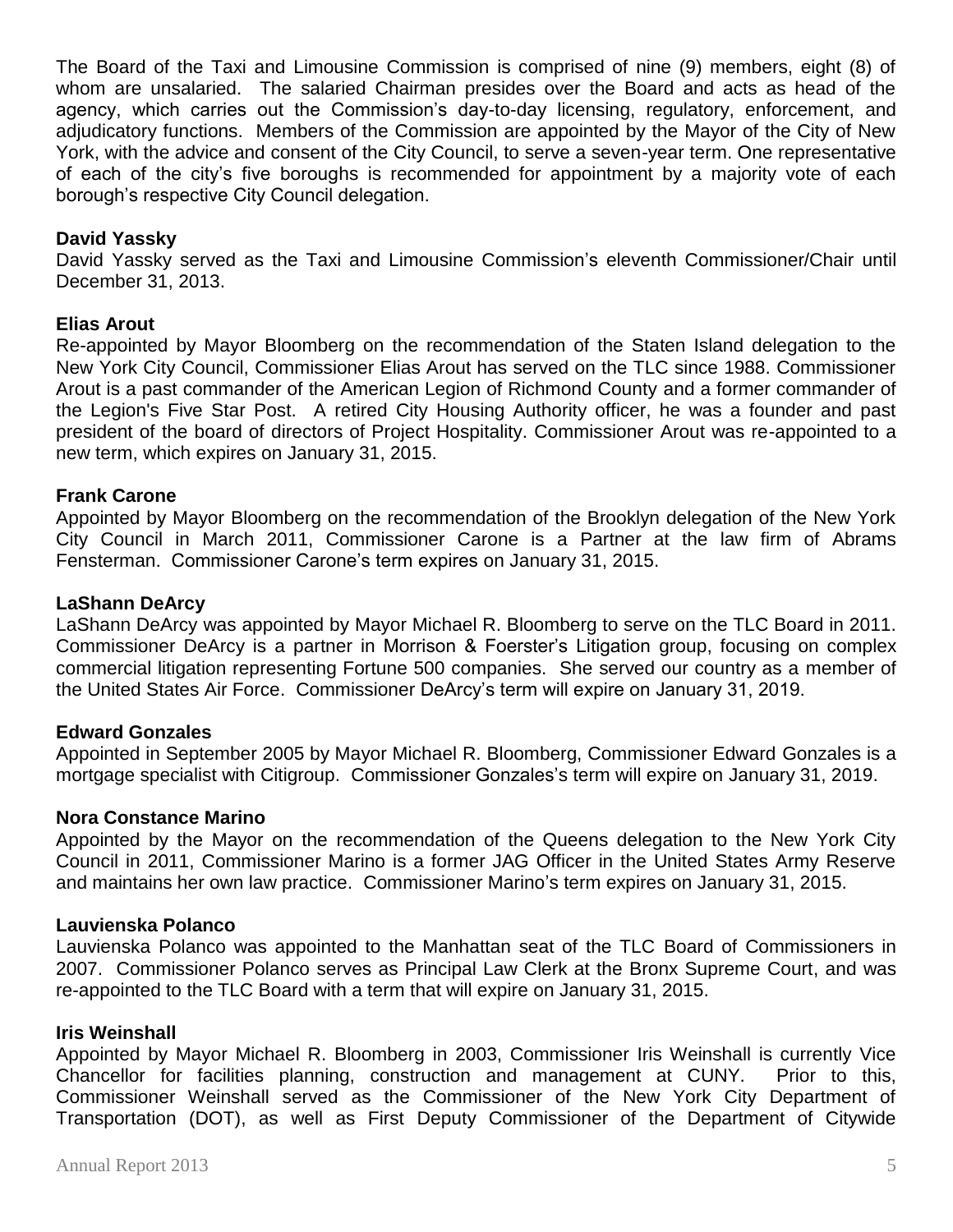Administrative Services. Commissioner Weinshall's term expired on January 31, 2010, though she may continue to serve until replaced or re-appointed.

# **Commission Meetings**

The TLC holds regularly scheduled public meetings where regulatory actions are discussed, public testimony is heard and action is taken by the Commission, base station license applications are approved, and agency staff deliver presentations on new and proposed policies, legislation, pilot programs and regulatory modifications. As a result of TLC rulemaking in 2013, 13 new rules have been promulgated and gone into effect. *(See chart below.)* In addition, with the successful conclusion of the Hail Law litigation, the five rule-makings from 2012 to implement the Street Hail Livery Program took effect.

| <b>Commission Meeting Vote</b> | <b>Subject</b>                         | <b>Status</b>               |  |
|--------------------------------|----------------------------------------|-----------------------------|--|
| February 21, 2013              | <b>TPEP Security</b>                   | Effective March 7, 2013     |  |
| April 18, 2013                 | <b>Vehicle Retirement Rules</b>        | Effective May 26, 2013      |  |
| June 20, 2013                  | <b>Leasecap Rule Revisions</b>         | Effective July 28, 2013     |  |
|                                | <b>Taxi of Tomorrow</b>                | Effective July 29, 2013     |  |
|                                | <b>Alternative Fuel Specifications</b> | Effective July 29, 2013     |  |
|                                | <b>TPEP Revisions</b>                  | Effective July 31, 2013     |  |
| September 12, 2013             | <b>Street Hail Livery Updates</b>      | Effective October 27, 2013  |  |
|                                | <b>Tribunal Transfer Rules</b>         | Effective January 15, 2014  |  |
| October 17, 2013               | <b>Green Color Rules</b>               | Effective November 2, 2013  |  |
|                                | <b>Accessible SHL Grant Rules</b>      | Effective November 30, 2013 |  |
| November 21, 2013              | <b>Summary Suspension Updates</b>      | Effective January 16, 2014  |  |
|                                | <b>LPEP Updates</b>                    | Effective January 16, 2014  |  |
| December 19, 2013              | <b>Crash Testing Rule</b>              | Effective February 3, 2014  |  |

#### **Rulemaking Actions – 2013**

# **Some Regulatory Highlights**

# **Five Borough Taxi Program (5BTP)**

One major regulatory initiative involves street hail livery legislation for the implementation of "boro taxi" service. On December 23, 2011, Governor Cuomo signed into law Chapter 602 of the Laws of 2011, and on February 17, 2012, signed into law Chapter 9 of the Laws of 2012, which amended the previous statute. This legislation allows New York City to issue up to 18,000 transferable street hail livery licenses to for-hire vehicles authorizing them to pick up passengers by street hail anywhere outside the Manhattan Business District, north of West 110th Street and north of East 96th Street except for the airports. Twenty percent of these licenses are required for use with wheelchair accessible vehicles. The legislation also authorizes the issuance of 450 permits for bases which will affiliate these vehicles, permitting operation of the service.

Following passage of the legislation, the TLC promulgated rules to implement the new service and, following the successful conclusion of litigation challenging both the legislation and the TLC's implementing rules, the TLC began issuing permits in June 2013. All 6,000 permits authorized for the first year were issued prior to the end of 2013. During 2013, the TLC enacted three rules proposals affecting the service. These proposals(1) update certain time requirements in the original rules to reflect the passage of time (2) make clear that only fully licensed SHLs may operate for hire painted any shade of SHL green (a rule intended to mirror a similar requirement restricting use of taxicab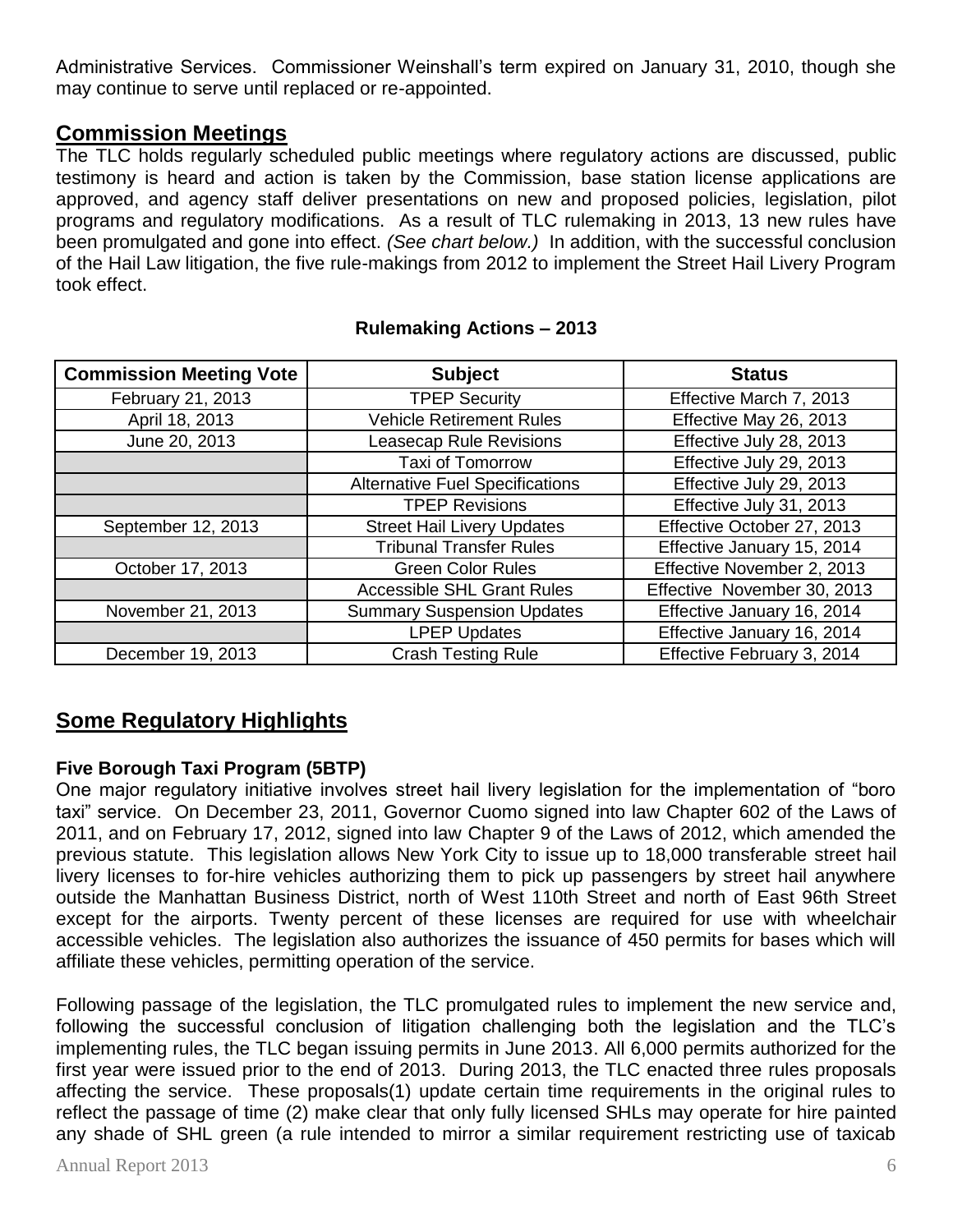yellow to taxis) and (3) provide rules to govern the issuance of grants for the purchase or retrofit of a wheelchair accessible vehicle which the state legislation mandates should be available to purchases of permits restricted to use with wheelchair accessible vehicles. Toward the end of 2013, the TLC also published the HAIL Market Analysis report as required by the state legislation that authorized the Boro Taxi program. More information about the Hail Market Analysis can be found in the *Projects, Initiatives, and Events* section of this report.

#### **Taxi of Tomorrow**

Following selection of the Taxi of Tomorrow vehicle after a competitive process, the TLC passed rules to implement the Taxi of Tomorrow project. As a result of litigation challenging the program and rules, the TLC passed additional rules to address issues raised in litigation and to meet the requirements of the Nissan contract. A court decision has stopped rules from taking effect but the appeal is pending. The Taxi of Tomorrow became available for purchase by Taxi owners in October 2013. Presently, 24 taxicabs have hacked up with the Taxi of Tomorrow.

#### **Tribunal Transfer Rules**

On November 2, 2010, the voters approved Revisions to the New York City Charter which granted the Mayor the authority to consolidate the TLC tribunal, and that of other agencies, into the Office of Administrative Trials and Hearings (OATH). On June 5, 2011, Mayor Michael R. Bloomberg issued Executive Order 148 the Mayor adopted the review committee's recommendation and ordered that the TLC Tribunal be transferred to OATH. On July 3, 2011, the TLC Tribunal was transferred to OATH and is now the Taxi and Limousine Tribunal at OATH. Certain TLC Rules relating to adjudications (from Chapters 68 and 69 of the TLC Rules) immediately became effective as Rules of OATH, and both OATH and TLC began amending their respective rules to give full effect to the transfer.

TLC's amended rules were approved at the TLC's public commission meeting on September 12, 2013. Both the TLC's and OATH's tribunal transfer rules were published in the City Record on December 16, 2013 and took effect on January 15, 2014.

Most of the TLC's rule changes are deletions from the TLC Rules relating to adjudications; some are amendments to existing rules to reflect the transfer of the tribunal. Chapter 68 will retain rules for procedures that will remain with the TLC, including procedures for the service of summonses, determinations made by the TLC Chairperson, and the seizure and forfeiture of vehicles. Additionally, the rules include a process for the TLC Chairperson to review Appeals Unit decisions of the Taxi and Limousine Tribunal at OATH, to accept, reject, or modify an Appeals Unit decision based on an interpretation of a TLC rule or regulation.

Lastly, the amended rules update the sections relating to summary suspensions and vehicle seizures, and update the sections for vehicle forfeitures to reflect current case law that requires opportunity for a preliminary hearing on the continued retention of a vehicle during the forfeiture process.

#### **Accessibility Settlement**

Annual Report 2013 7 On November 23, 2013, the TLC signed an agreement providing for settlement of a class action litigation brought by certain advocates for the disabled. The plaintiffs in the litigation charged, among other things, that the TLC, by mandating use of a non-wheelchair accessible vehicle as a taxicab, was in effect violating the Americans with Disabilities Act. Under the settlement, beginning on or around January 1, 2016, if not earlier, and as long as an accessible hybrid taxi is available, the TLC will require at least 50 percent of all taxicabs placed into service to be a wheelchair accessible vehicle to reach a 50 percent accessible fleet by 2020. The TLC has undertaken the first step required by the settlement, proposing a rule in December, 2013, which, if approved, would implement the settlement.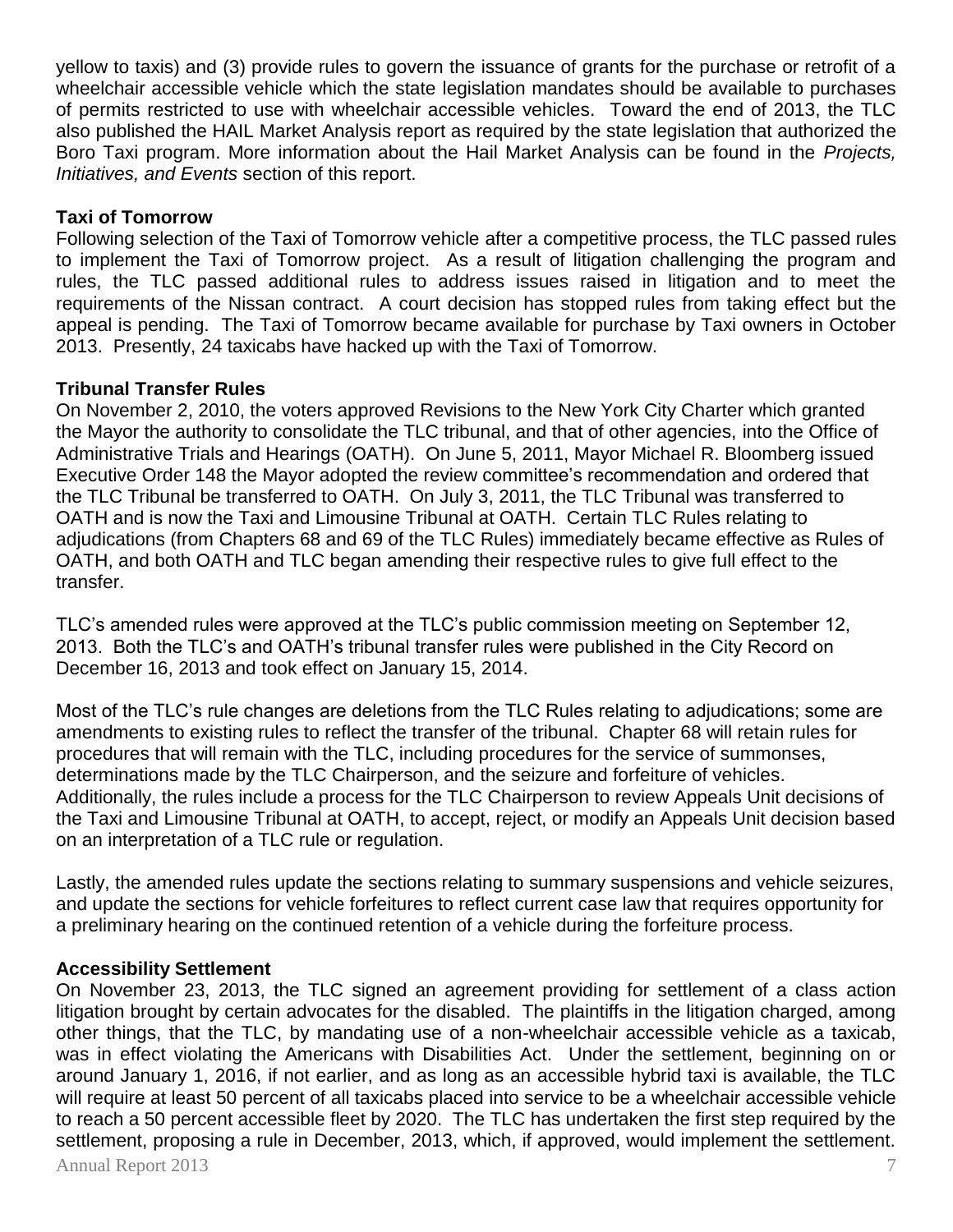The settlement requires that this rule be adopted by the Commission by March 31, 2014 and that a settlement agreement will be presented by the parties to the court by April 21, 2014.

# **Scope of Regulated Industries**

The New York City TLC is responsible for the licensing and regulation of the 13,437 medallion

taxicabs currently authorized to accept hails from passengers within the five boroughs of the City of New York, as well as approximately 40,000 other vehicles serving the public via pre-arrangement and radio dispatch. These "for-hire vehicles" (FHVs) include community car service (or livery) vehicles, black cars, and luxury limousines with a seating capacity of up to 20 passengers. In 2013, additionally, TLC began issuing a new type of FHV permit known as the Street Hail Livery (SHL), which allows community car service liveries to legally provide street hail service in areas traditionally underserved by yellow taxis. TLC also licenses and regulates paratransit vehicles (ambulettes) and commuter vans that are authorized to transport passengers within specific geographic zones via prearrangement. In addition to the aforementioned vehicles and drivers, the TLC licenses and regulates the businesses that manufacture, install and repair the meters used in New York City taxicabs, brokers that assist buyers and sellers of taxicab medallions, and agents that operate taxicab medallions on behalf of owners. TLC-licensed vehicles are an essential part of the comprehensive transportation network of New York City. It is estimated that approximately 55,000 of these vehicles transport over 1.5 million passengers each day.

Medallion prices increased in 2013. The highest corporate medallion sale of \$ 1,320,000 was recorded in May, 2013, compared to the highest price in 2012 of \$1,125,000, first recorded in September of that year. Similarly, the highest independently owned medallion sale of \$1,051,000.00 was recorded in June, 2013, compared to the highest price in 2012 of \$808,000 recorded in December of that year. Of particular note, in

| By The Numbers - 2013              |                |  |  |  |  |
|------------------------------------|----------------|--|--|--|--|
|                                    |                |  |  |  |  |
| <b>Active Licenses</b>             | 179,873        |  |  |  |  |
| (as of December 31,2013)           |                |  |  |  |  |
|                                    | <b>Numbers</b> |  |  |  |  |
| <b>Drivers</b>                     |                |  |  |  |  |
| <b>Medallion Drivers</b>           | 52,800         |  |  |  |  |
| <b>FHV Drivers</b>                 | 59,344         |  |  |  |  |
| Other                              | 3,280          |  |  |  |  |
| <b>Total Driver Licenses</b>       | 115,424        |  |  |  |  |
|                                    |                |  |  |  |  |
| <b>Vehicles</b>                    |                |  |  |  |  |
| Medallion                          | 13,437         |  |  |  |  |
| <b>FHVs</b>                        | 47,058         |  |  |  |  |
| Other                              | 2,756          |  |  |  |  |
| <b>Total Vehicle Licenses</b>      | 63,251         |  |  |  |  |
|                                    |                |  |  |  |  |
| <b>Businesses</b>                  |                |  |  |  |  |
| <b>Taxicab Brokers</b>             | 25             |  |  |  |  |
| <b>Medallion Agents</b>            | 64             |  |  |  |  |
| <b>Taxicab Meter Shops</b>         | 33             |  |  |  |  |
| <b>Taxicab Meter Manufacturers</b> | 3              |  |  |  |  |
| <b>Total Business Licenses</b>     | 125            |  |  |  |  |
|                                    |                |  |  |  |  |
| <b>Bases</b>                       |                |  |  |  |  |
| <b>Black Car Bases</b>             | 135            |  |  |  |  |
| <b>Community Car Services</b>      | 498            |  |  |  |  |
| <b>Luxury Limousine Bases</b>      | 226            |  |  |  |  |
| <b>Commuter Van Authorizations</b> | 47             |  |  |  |  |
| <b>Paratransit Bases</b>           | 167            |  |  |  |  |
| <b>Total Base Licenses</b>         | 1,073          |  |  |  |  |

November 2013 the Commission auctioned 200 corporate wheelchair accessible medallions for an average price of \$1,133,655 per medallion and a lowest winning bid of \$1,025,000.

In addition, with the commencement of the Street Hail Livery Licensing program, the agency also developed a process to permit transfers of the permits in a way consistent with the Hail Law. In December 2013, the first permit was transferred and, to date, the highest price for a permit was \$7,000 for a non-wheelchair accessible permit transferred on December 13, 2013.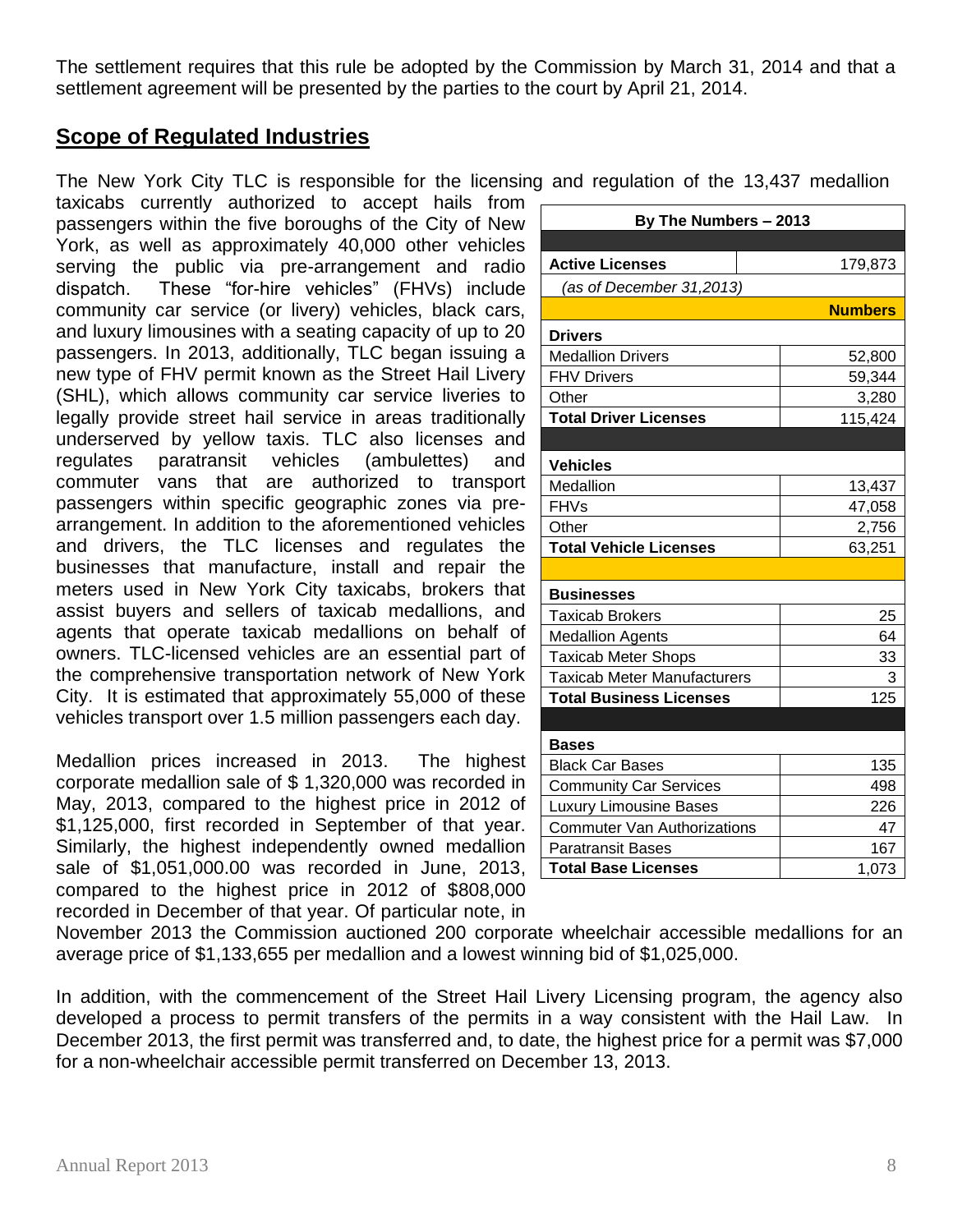# **Agency Budget and Headcount**

The TLC's Fiscal Year 2013 operated on a modified budget of \$40,513,719 (\$27,677,933 for Personal Services and \$12,835,786 for Other Than Personal Services). The TLC had an authorized headcount of 569 for Fiscal Year 2013. The Fiscal Year 2014 budget is \$63,993,872 (\$30,109,335 for Personal Services and \$33,884,537 for Other Than Personal Services), with an authorized headcount of 594.

The Fiscal Year 2014 budget includes \$22,500,000 as part of the Accessible Street Hail Livery Grant Program, pursuant to Chapter 9 of the laws of New York, 2012.

# **TLC Web Site and Social Media**

Following a successful launch of our new website in 2012, the TLC continued to work to make our site more interactive and informative for both our licensees and passengers in 2013. In 2013, our website saw more than 4.3 million page views, or about 12,000 views per day.

Since its launch in the summer of 2013, we have used our website to support and promote the new Boro Taxi program with information for both interested SHL permit holders as well as a new section directed towards Boro Taxi passengers. The TLC also worked with OpenPlans to create www.borotaxis.org, an interactive webpage where the public can suggest locations for Boro Taxi stands throughout the city. We have collected several hundred responses that will help us locate Boro Taxi stands in the five boroughs. At the end of the 2013, we published several agency publications on our website, allowing the public access to industry data and research and improving the TLC's public transparency.

Beginning in 2013, we have used our website to enhance our efforts in paperless licensing. Our licensees are now able to submit license renewal payments as well as pay for their summonses online. In addition, any new driver or vehicle owner wanting a TLC license can submit payments for a new license on the website. These new services cut down on the number of paper forms processed by our licensing department and save licensees the need to visit our licensing facility in Long Island City.

The TLC has also worked diligently this past year to increase our social media presence and become more active with users on our various social media accounts. The TLC began using Livestream.com to broadcast many of our live events remotely over the Internet for followers to watch along at home. These events have included our monthly Commission meetings, press conferences and medallion auctions and allow our events to reach a wider audience.

On our existing social media channels, we continue to work to generate more original content as well as share industry-related media. We are also looking to use our channels to connect more with other City agencies and agency partners. In 2013 we saw a large increase in the amount of individual inquiries on our channels and are making it a priority to connect all constituents to the appropriate solution. We have connected many followers to our 311 forms for complaints and lost property claims. Currently we have nearly 7,200 followers on Twitter and 1,700 "likes" on Facebook, our two most used channels.

# **Licensing Division**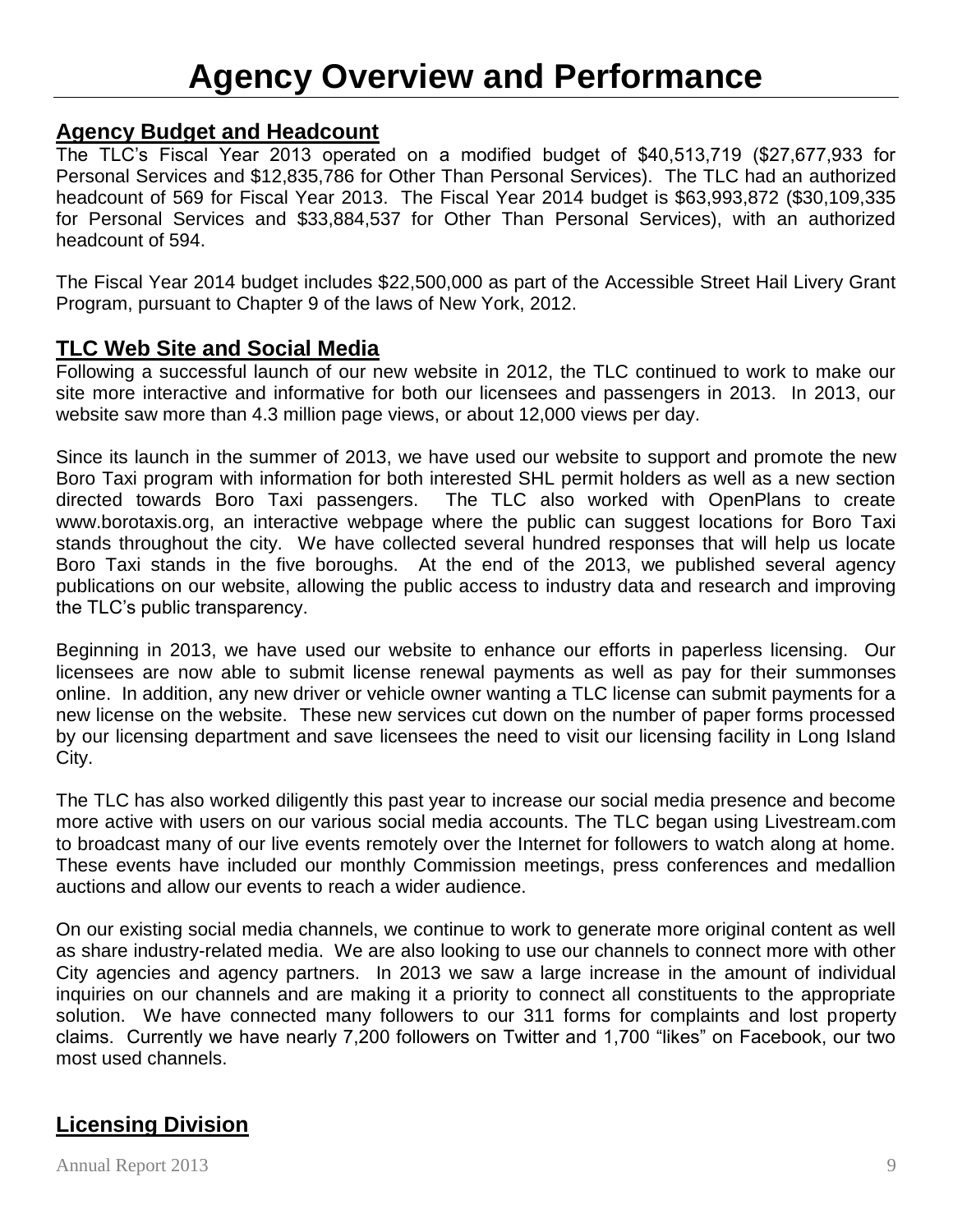#### **Processing Volumes and Wait Time**

- The Licensing Division processed approximately 156,745 applications in Calendar Year (CY) 2013 compared to 142,000 in CY 2012.
- The average wait time in the facility was 18 minutes compared to 20 minutes in CY 2012.
- 65,810 inspection appointments (Visual and DMV) were scheduled.

#### **License Application Renewal and Summons (LARS) Online Program**

During Calendar Year 2013, the Licensing Division completed an enhancement to the License Application Renewal and Summons (LARS) Online Renewal Payment Program. The original version of LARS only allowed holders of TLC issued Driver licenses to tender their renewal payment online. By the conclusion of 2013, the TLC modified LARS to allow for the following transactions to take place on-line:

- 1. All renewing applicants are now able to submit their license renewal payments online.
- 2. All TLC licensees or unlicensed entities that have received a TLC summons can both plead guilty to and pay the fine amount online.
- 3. Applicants for new Driver licenses and new Vehicle licenses can submit a new application online and receive a response back with respect to any open or outstanding items that need to be addressed by them before physically having to come down to the facility.

Additional enhancements in progress for the first half of 2014 will allow:

- A. Most licensees to change their address online; and
- B. Medallion Owners or their Agents to tender the annual taxi accessibility fee for Accessible Dispatch online.

Discussions are taking place that may allow additional online options for licensees such as: (a) selfscheduling of appointments for both the filing of an application and obtaining an inspection appointment, (b) acquiring plate letters or drug test clearance letters, (c) the submission of insurance information and (d) obtaining status updates on their license. There are several other possibilities in the discussion stage as well.

#### **Street Hail Livery Permits**

- Permit Sales The Licensing Division, in a short five month period, sold all 6,000 Street Hail Livery Permits available in the first year installment. Of those 6,000 permits, 1,200 permits are for use with wheelchair accessible vehicles only.
- Grant Applications The Licensing Division set up a grants intake and review unit that reviews, manages and approves the grant application process. Grant funding was made available to purchasers of wheelchair accessible SHL permits for the purchase of, or the outfitting of, an appropriate vehicle to be wheelchair accessible. The grant staff reviews the applications with the applicants and then finalizes the documents for sign-off by our Legal Department once the vehicle has been hacked up.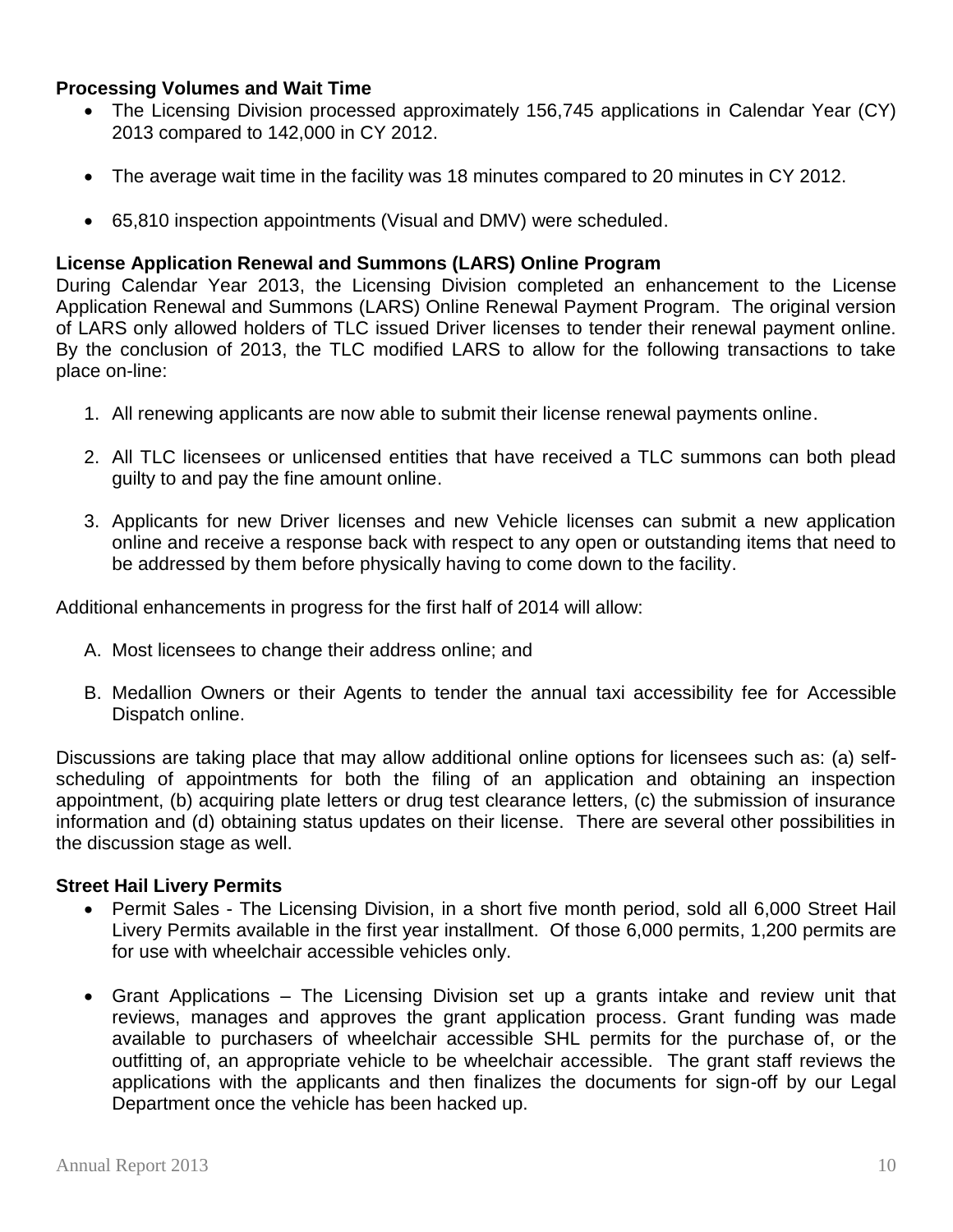#### **Metropolitan Transportation Authority Tax (MTA Tax)**

The Licensing Division works closely with the New York State Division of Taxation and Finance (NYSDTF) with regards to ensuring the payment of the required MTA Tax. The office coordinates with NYSDTF on identifying delinquent tax payers. The Licensing Division then issues Directives mandating compliance and follows up with summonses if compliance is not met.

#### **For-Hire Vehicle Accountability Rules**

Last year, we moved Licensing Division staff from our Woodside Facility to our Long Island City facility, and the move continues to have a positive effect as vehicle owners are able to obtain their inspection appointments immediately after the filing of their application. The no-show rate for vehicle inspections (Visual or DMV) continues in the 5 percent to 6 percent range per month. We continue to either fax or e-mail the confirmation forms to the base and put all schedule-related information on the website so that they can be readily accessed and confirmed by either a base or vehicle owner. We also continue the practice, started in 2010, of direct mailing appointment confirmation forms to all vehicle owners for all renewal inspections. We will, sometime in the first quarter of calendar year 2014, be phasing out the faxing of all appointment forms and converting to an e-mail only based notification process.

#### **Compliance Monitoring**

- The Compliance Unit continues its high level of work and coordinates with the Uniformed Services Bureau on a structured monitoring/summons process for several TLC rules.
- Monthly compliance runs on vehicle insurance and affiliation status, medallions in storage and "owner must drive" requirements, as well as paratransit electronic trip sheet requirements continue, and we added standardized monthly Directives for Multiple VIN's, Bus Plates, Base Vehicle Affiliations, Bond Requirements, Workers Compensation and Child Support.
- The Compliance Unit began monitoring Street Hail Livery compliance to ensure permit holders meet affiliation requirements. Non-compliant licensees are issued summonses.
- We have also worked closely with the TLC in Westchester County in assisting in the issuance of compliance directives for unpaid tickets incurred by NYC TLC licensed operators in Westchester County, which shares reciprocity with the NYC TLC.

#### **State Office of Child Support Enforcement (OCSE) and the New York State Office of the Medicaid Inspector General (OMIG)**

- The exchange of electronic data continues with OCSE that confirms the child support case status of all new and renewing driver licensees. Licensees and/or applicants who are indicated as having an issue with their child support cases are flagged and are referred to OCSE for clearance letters before processing of their application continues. We have further enhanced the process by adding compliance directives and summonses for non-compliance to the process.
- We continue to work with OMIG on the exchange of data between the two agencies, so that OMIG is aware of the entities licensed by the TLC to conduct business in the City and can match that data against their Medicaid reimbursement submissions.

#### **Staten Island Office and Inspections**

Thanks to the assistance and cooperation of the Staten Island Borough President, the Agency continues to operate from an office located in Staten Island's Borough Hall. We will hopefully be able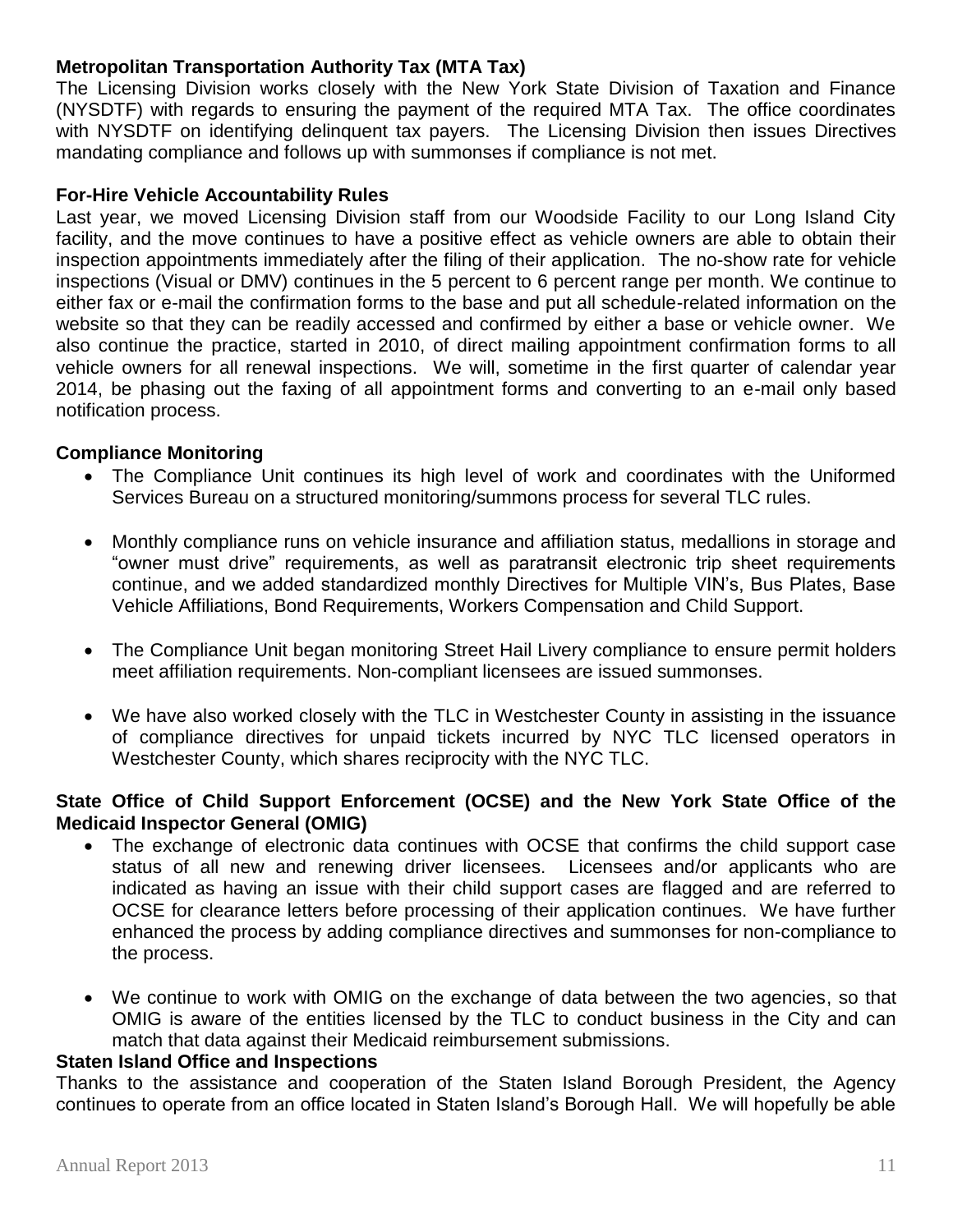to remain there until the construction at our new, permanent location can be completed in December of 2014.

The Agency implemented the pilot proposal that allows vehicles affiliated with Staten Island bases to be inspected at TLC designated locations on Staten Island, and TLC modified the website and confirmation forms to note that option and its availability. Licensing Division staff schedule appointments appropriately based upon vehicle affiliation and update the external vendors' vehicle management system, used to track these inspections, on a daily basis to ensure the records are maintained accurately.

#### **Driver Educational Requirements**

- The Request for Proposals (RFP) to modernize and enhance the taxicab driver education process and negotiations with the selected vendor (the City University of New York) were completed. The Agency is now preparing a set of proposed rules that will allow us to make the changeover to the selected vendor during Calendar Year 2014. Discussions with the vendor on timing, requirements and structure will commence during the first quarter of 2014.
- A review of the existing exam and curriculum structure was performed and the test was updated to include all recent rule changes, including Street Hail Livery requirements. A new test grade scanner was put into operation that processes and grades the exams in half the time as the prior equipment. The enhanced software also is capable of generating comprehensive statistical reports. Over 9,000 exams were administered during the year.

#### **Commercial Motor Vehicle Tax (CMVT)**

- The Agency continues collecting the Commercial Motor Vehicle Tax for all For-Hire Vehicles that do business in the City of New York but are not registered in New York State and plated by the NYC Taxi and Limousine Commission. This has resulted in the collection of over \$1 million during CY 2013 that would have previously gone uncollected by the City.
- In addition, the TLC continues to work with the Department of Finance on collecting outstanding and current CMVT debt owed to the City. We continue to receive quarterly updates, send compliance directives and issue summonses for non-compliance.

#### **Owner Must Drive and Independent Medallion Driver (IMD)**

- The creation of an IMD exception to the owner must drive requirement appeared in 2011. Owners who are subject to the Owner Must Drive Rules now have the option, for a set payment amount and the designation of a long-term driver, to eliminate the need to personally drive the medallion the number shifts required under the Owner Must Drive Rules. We have further enhanced the process to allow the election of an IMD to continue throughout the course of the year, as opposed to a filing period that begins in November and ends in December of each calendar year.
- The total amount collected in CY 2013 was close to \$1 million for the IMD program.
- The total amount collected from licensees who fail to comply with the owner must driver shift requirements was \$1,857,375 for FY 2013.

#### **Call Center**

 The Call Center answered 152,240 calls in 2013 -- an average of 12,686 per month. The wait time that consumers and drivers must wait to speak to an agent averaged approximately six minutes. In addition to providing information to passengers and drivers, various staff members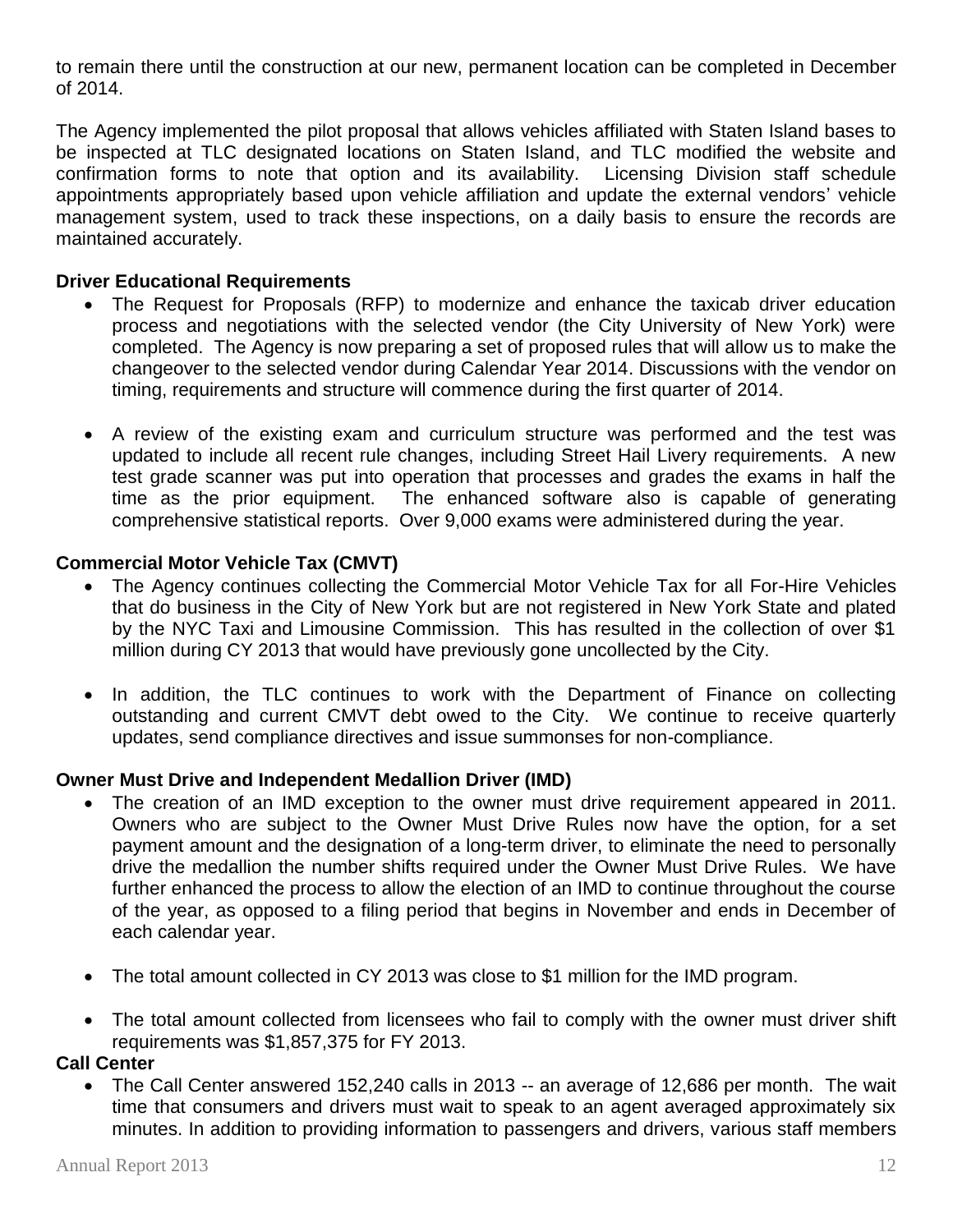are assigned the task of conducting searches for property lost by passengers utilizing TPEP. TPEP enhances our ability to track down and locate lost property reported to us by the riding public. Approximately 2,868 searches have been conducted in 2013, and due to the technology, 301 lost items are known to have been recovered and returned to passengers.

 An enhancement to the existing Lost Property functionality to include both Stand-By Medallions and the new Boro Taxis is under development with DoITT/311. There have been a number of preliminary conversations on development of the new structure and a new data file is being added to the Open Data Mine data source for ease of access for 311 operators. In the interim, the Call Center is handling all lost property calls pertaining to these vehicles. The data will be real time, which should aid in the search for lost property. A further enhancement to allow direct client searches is being explored.

#### **Fitness Review Unit**

 This new unit, created in 2012 to handle the fitness hearings formerly handled by Administrative Law Judges, continues its ongoing application review and applicant interview process. Applicants who need to undergo a fitness interview to determine fitness for a license meet with an investigator who has reviewed their completed application file. The investigators conduct a comprehensive review of the file with the applicant. The interviews are a critical step in obtaining information from the applicant so as to make a more informed decision on licensure. Language line services were added to the interview process this past year allowing for more flexibility during the interview process and reducing the need to reschedule appointments. The unit handled over 2,500 cases during the year.

#### **Taxi Technology**

- The TLC approved vendors to be TPEP and LPEP authorized providers. TPEP authorized providers sell and market TPEP devices to medallion owners and LPEP authorized providers sell and market LPEP devices to street hail livery permit owners. This entailed the creation of new forms, applications, guides and a complete TAMIS structure.
- E-Hail Pilot An E-Hail Pilot Participant process was created for those vendors who market ehail applications to our licensees.

# **Uniformed Service Bureau**

#### **Field Enforcement**

In calendar year 2013, The TLC's Uniformed Service Bureau ("USB") continued its successful undercover enforcement initiatives from 2012. "Operation Refusal," measuring taxicab drivers' compliance with the laws, rules, and regulations that prohibit refusal of service to the riding public under any but a select few circumstances, tested over 1,300 drivers in 2013.

The 2013 calendar year also saw a dramatic increase in poaching enforcement against "straight plates", i.e. passenger plated vehicles caught and seized while transporting passengers within city limits without being licensed by TLC, as well as unlicensed livery and unlicensed TC plated vehicles. In 2013 we seized and summonsed 6,823 New York State plated vehicles, up from 4,047 caught in 2012; 2,140 out-of-state vehicles, up from 1,199 caught in 2012; and 676 Commuter Vans, up from the 568 Commuter Vans seized in 2012. The initiative, started in the second half of 2010, is an allout enforcement action against unlicensed "straight plated" vehicles.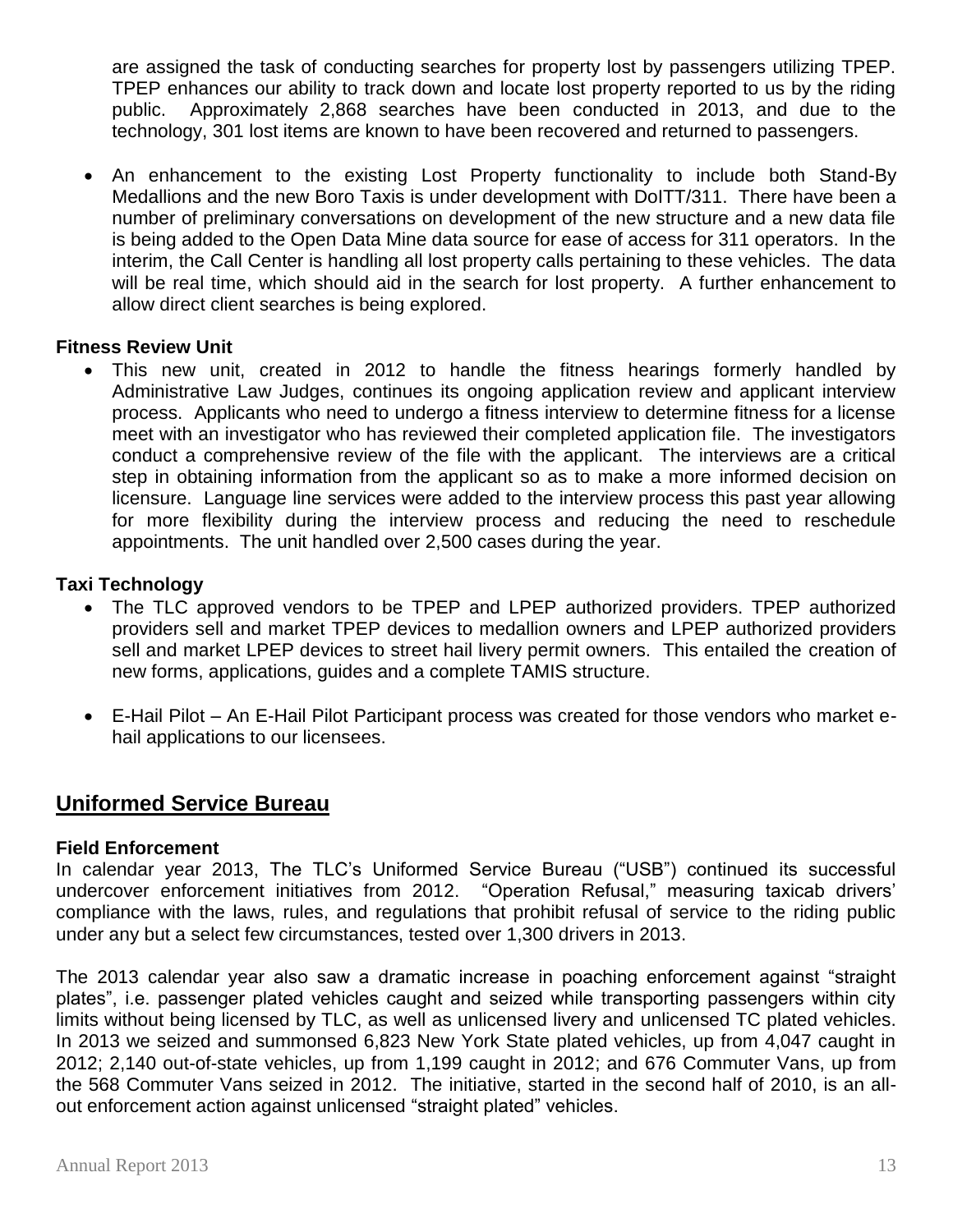In sum, 9,639 vehicles were seized in 2013, up from 5,776 in 2012—an increase of 67 percent.

Included in this anti-poaching initiative are the USB airport vehicle seizure operations that increased significantly in 2013 to 283 operations, up from 91 in 2012. USB inspectors continue to partner with the Port Authority Police to observe, ticket, and seize vehicles and drivers found performing illegal activity. In 2013, the total airport summonses issued was 3,359 (including owner and driver summonses), up from 1,329 summonses issued in 2012. In addition, 2013 saw 2,159 vehicles seized, up from the 701 seized in 2012. Credit for this spike can be attributed to our newly formed Squad 14 which, as of October 8<sup>th</sup> established a permanent presence at JFK airport in a new satellite office. Since this past October, squad 14 has been responsible for 1,068 summonses and 740 seizures on their own!

Overall enforcement by USB resulted in the issuance of 61,563 summonses in 2013.

|                                                                |                     | <b>Borough Precincts</b><br><b>Airports</b> |              |                 |               |                      |                        |                |                     |
|----------------------------------------------------------------|---------------------|---------------------------------------------|--------------|-----------------|---------------|----------------------|------------------------|----------------|---------------------|
| <b>NYC Administrative Code or</b><br><b>TLC Rule Violation</b> | <b>LICENSE TYPE</b> | <b>Manhattan</b>                            | <b>Bronx</b> | <b>Brooklyn</b> | <b>Queens</b> | <b>Staten Island</b> | <b>JFK</b>             | LG<br>A        | <b>Grand Totals</b> |
| 19-506(B)(1) Unlicensed<br>Operation                           | <b>FHV</b>          | 2,905                                       | 1,118        | 5,041           | 1,837         | 16                   | 2,26<br>$\overline{2}$ | 842            | 14,021              |
| 59A-25(A)(1) Owner Street<br>Hails                             | FHV                 | 2,434                                       | 431          | 280             | 811           | 11                   |                        |                | 3,967               |
| 55-19(A) Driver Street Hails                                   | <b>FHV</b>          | 1,662                                       | 345          | 185             | 597           | 12                   |                        |                | 2,801               |
| 54-14(E)(1) Electronic Devices                                 | MED                 | 1,691                                       | 7            | 63              | 69            | $\mathbf 0$          |                        | $\overline{2}$ | 1,832               |
| 55-13(A)(1) Parking Violations                                 | <b>FHV</b>          | 941                                         | 97           | 115             | 605           | $\mathbf{1}$         |                        |                | 1,759               |

## **Top Ten Enforcement Summonses in 2013 Issued by Geographic Location**

#### **Administrative Enforcement**

Uniformed Service Bureau uses TPEP trip sheet data and other data to determine when certain violations of TLC rules occur. Specifically, this data helps in determining the following violations:

- Drivers who drove yellow cabs while TLC license of said drivers were suspended;
- Owners who allowed their cab(s) to be driven by suspended drivers (also agents);
- Cabs that were driven when the medallion was suspended;
- Medallion owners who did not drive enough shifts in a calendar year to satisfy "Owner Must Drive" rules (also involved agents);
- Drivers who, without successfully completing an accessible training course, drove wheelchair accessible yellow cabs;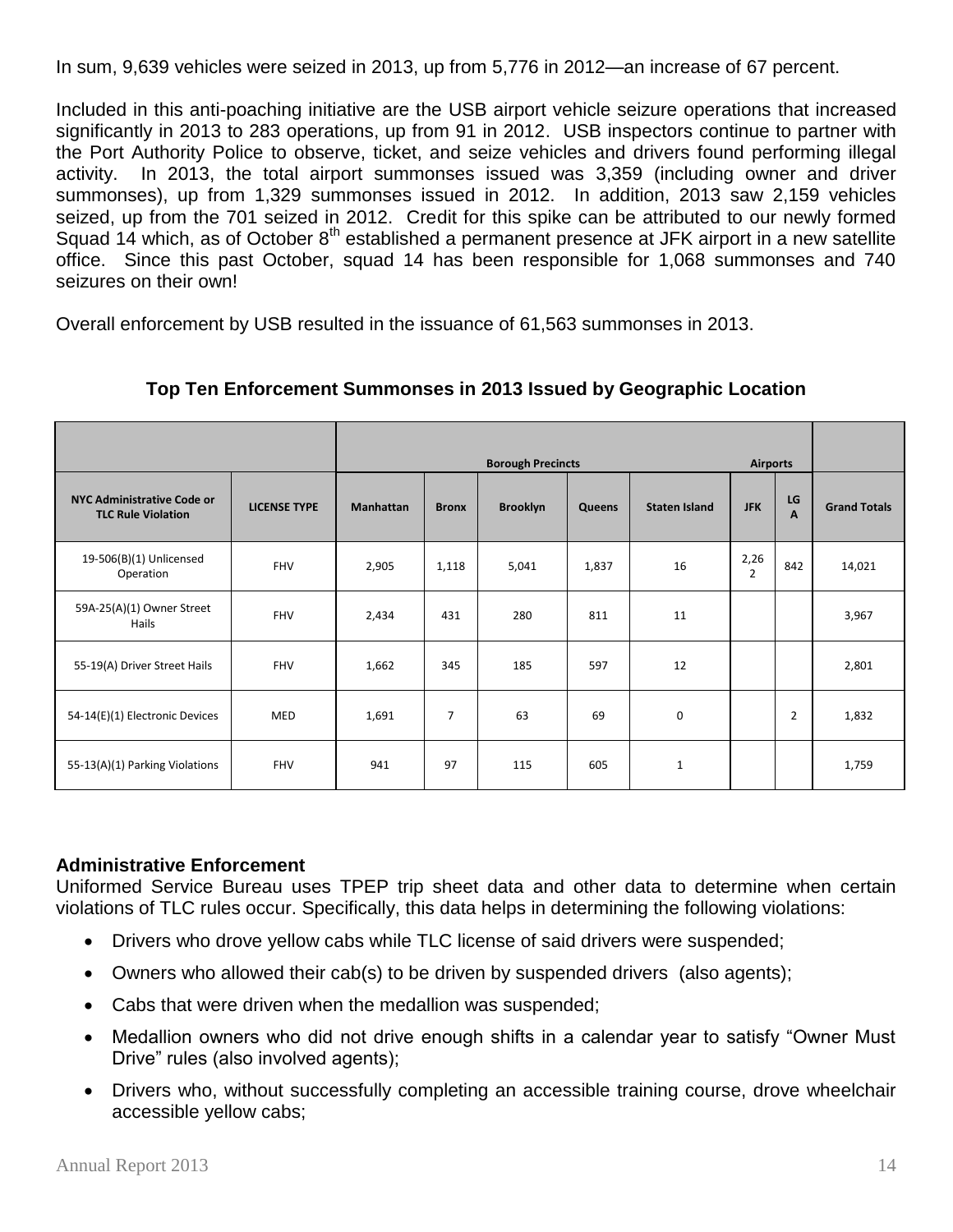- Drivers who did not charge EZ-Pass rate on major NYC crossings (also involves medallion owners and agents);
- Drivers who overcharge passengers by using Rate Code 4 for in-City trips;
- Medallion owners who let their suspended medallions to be driven;
- Drivers who charge tolls on trips where no tunnel/bridge has been crossed;
- Drivers whose DMV license is no longer current but who did not turn in their TLC license;
- Medallion owners who used multiple agents in managing their medallions;
- Drivers who used "Rate Code 4" to overcharge passengers within the five Boroughs;
- Drivers who refused wheelchair dispatches.

In 2013, TPEP and other data continued to allow the TLC to better enforce those of its regulations which are amenable to remote monitoring and data analysis. For example, through the use of TPEP and other data, TLC issued over 29,000 summonses and settlements for violations as varied as the failure to appropriately employ E-ZPass; failure to drive a minimum number of shifts; operating a taxicab while suspended; operating a vehicle without a valid medallion license; operating a wheelchair-accessible vehicle without the requisite training; operating a vehicle that has failed its DMV inspection, etc. (TPEP even allows the TLC to "lock out" unlicensed drivers, rendering them unable to engage the meter for taxi use.) The TLC is able to better enforce its regulations with fewer resources – an example of government doing more with less.

The following chart shows the categories and the totals for each in 2013:

| Critical Driver-Medallion           | 3.745 | <b>Street Hail</b> |       |
|-------------------------------------|-------|--------------------|-------|
| <b>Critical Driver-FHV</b>          | 3.964 | EZ Pass            | 129   |
| <b>Critical Driver-Para Transit</b> | 186   | Lease Agreement    | 1,109 |
| Critical Driver - Commuter Van      | 10    | DMV License status |       |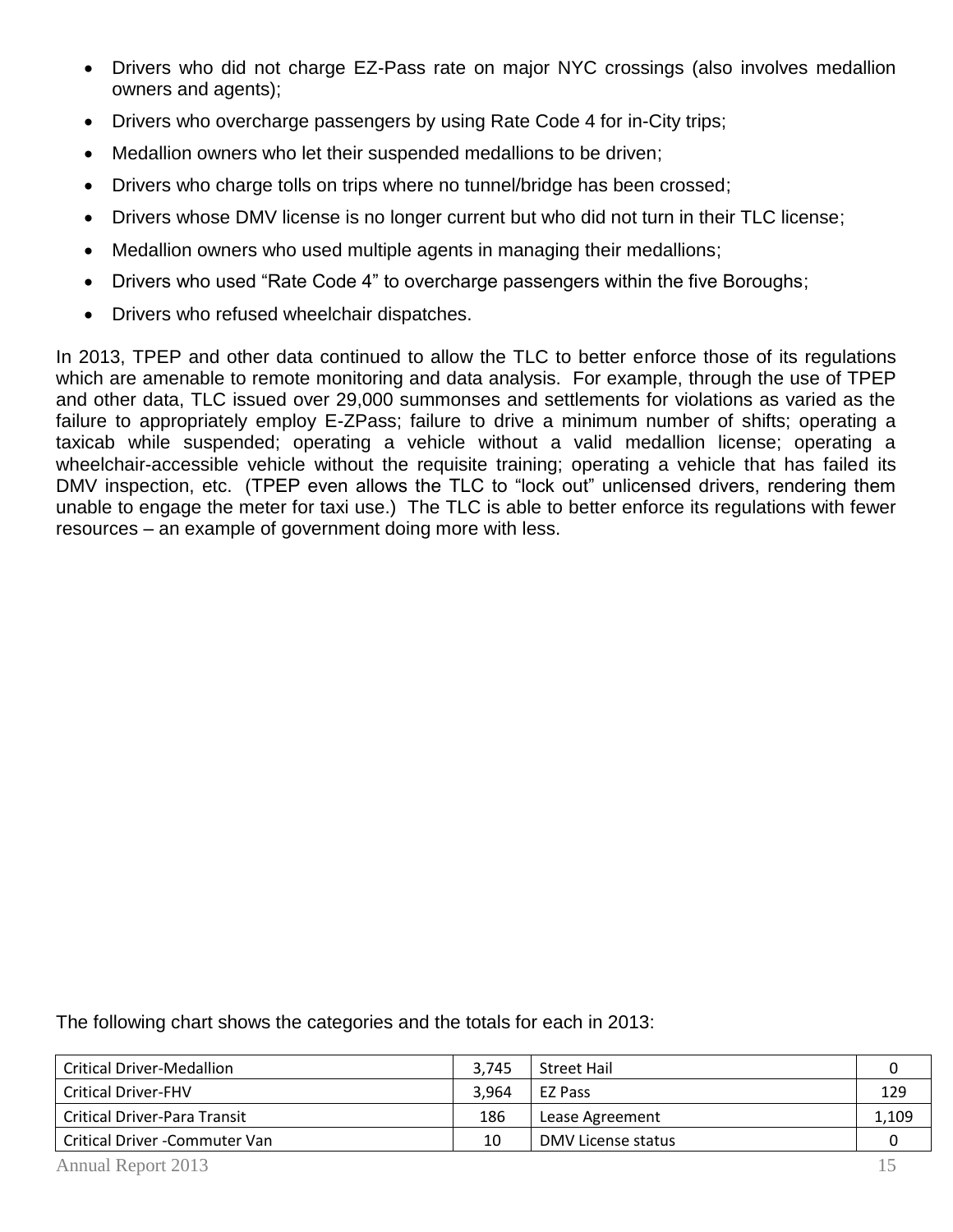| <b>Persistent Violators</b>                         | 572            | Multiple Agents for same medallion owner | $\mathbf 0$    |
|-----------------------------------------------------|----------------|------------------------------------------|----------------|
| <b>Medallion Fail To Renew</b>                      | $\mathbf 0$    | <b>Wheelchair Access Training Owner</b>  | $\mathbf 0$    |
| <b>Un-Affiliation Revocation</b>                    | 851            | <b>Wheelchair Access Training Driver</b> | $\overline{0}$ |
| Multiple VIN                                        | 44             | <b>Owner Must Drive</b>                  | 711            |
| <b>Workers Comp</b>                                 | 12             | Suspended paratransit license driving    | 18             |
| <b>Insurance Revocation</b>                         | 227            | <b>Total Stipulation Letters</b>         | 1967           |
| <b>Insurance Paratransit</b>                        | 57             |                                          |                |
| Insurance Van                                       | 75             |                                          |                |
| <b>Owner Must Drive</b>                             | 249            |                                          |                |
| <b>TPEP Suspensions Owner</b>                       | 180            |                                          |                |
| <b>TPEP Suspensions Driver</b>                      | 190            |                                          |                |
| <b>TPEP Suspensions Agent</b>                       | 32             |                                          |                |
| Fail To Comply With Notice (Licensing or Consumers) | 1,950          |                                          |                |
| Lease Agreement                                     | 11,584         |                                          |                |
| <b>EZPass</b>                                       | 243            |                                          |                |
| <b>DMV License status</b>                           | $\mathbf 0$    |                                          |                |
| Multiple Agents for same medallion owner            | $\mathbf 0$    |                                          |                |
| Rate Code 4 overcharge                              | 659            |                                          |                |
| <b>Toll Violations</b>                              | $\mathbf 0$    |                                          |                |
| Wheelchair Dispatch Refusal                         | 166            |                                          |                |
| <b>Medallion Inspection</b>                         | $\mathbf 0$    |                                          |                |
| Base with <10 affiliated vehicles                   | $\overline{0}$ |                                          |                |
| <b>Suspended Medallions</b>                         | 31             |                                          |                |
| <b>Child Services</b>                               | 21             |                                          |                |
| <b>Unlicensed Medallion Owner</b>                   | 6              |                                          |                |
| Double Shifting                                     | 3,931          |                                          |                |
| JFK trip overcharge                                 | 446            |                                          |                |
| Suspended paratransit license driving               | 54             |                                          |                |
| <b>Total Administrative Summonses</b>               | 29,485         |                                          |                |

#### **Illegal Street-Hails**

Illegal street-hails continue to be a persistent problem, especially outside of Manhattan. The agency continues to target enforcement to reduce this problem.

From January 2013 to December 2013, TLC enforcement issued an average of 568 driver summonses per month.

#### **Unlicensed Operation**

In addition to monitoring and enforcing rules for licensees, the agency also enforces against unlicensed vehicles and/or drivers operating for hire. This activity is unsafe for passengers and competes unfairly with licensed, legitimate service.

TLC enforcement issued approximately 1,200 summonses for unlicensed operation each month between January 2013 and December 2013.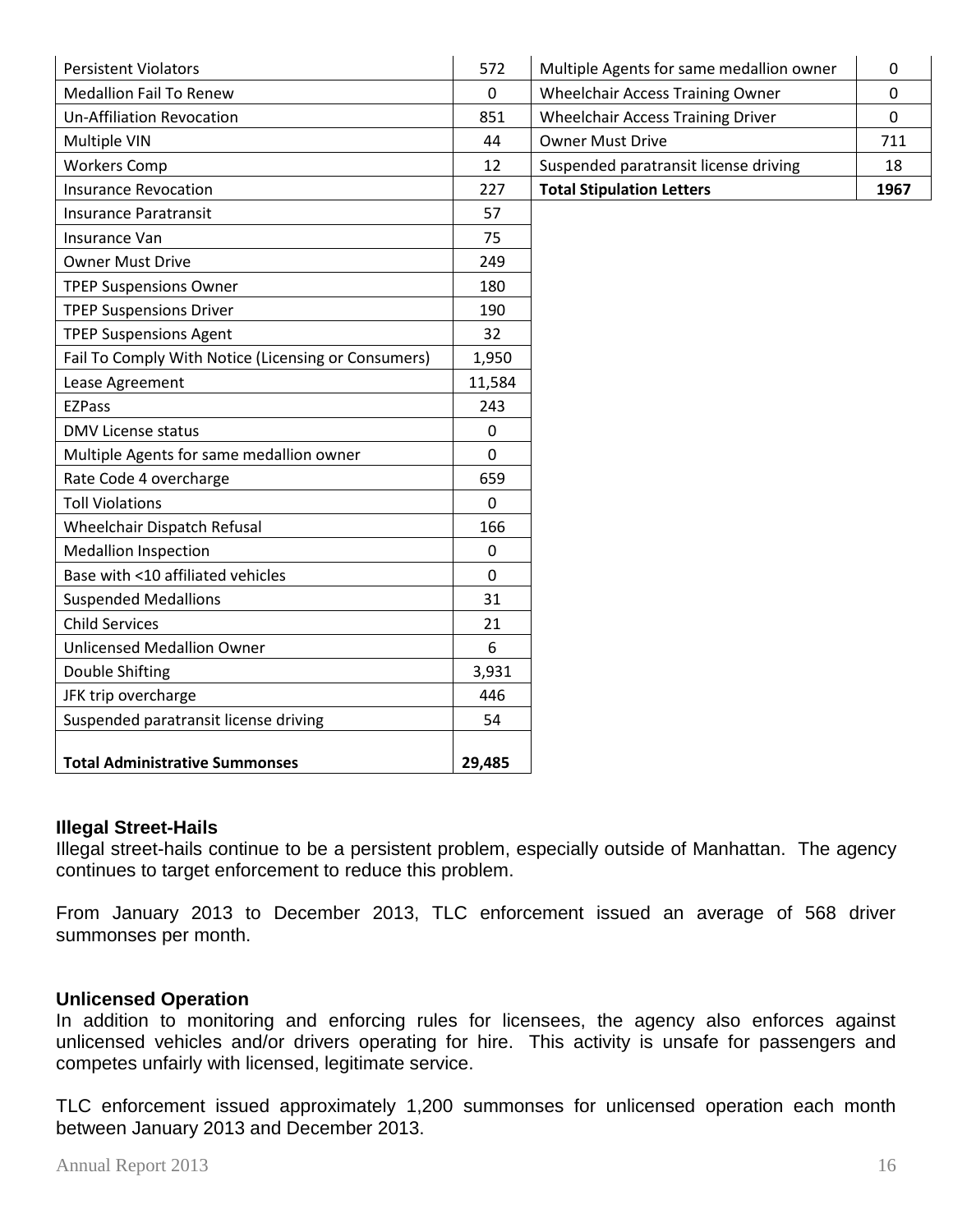#### **Consumer Complaints**

The Consumer Complaint Unit investigates and issues summonses based on complaints from the riding public. TLC saw a decrease in the number of complaints received from the riding public, receiving nearly 16,000 consumer complaints from passengers in 2013 compared to nearly 18,000 in 2012. In 2013, the Consumer Complaint Unit transferred its operations to a fully automated centralized system (Electronic Summonsing and Administration Program "ESAP") which increased the efficiency and effectiveness of the prosecutions. Despite the decrease in the number of complaints received, the number of cases prosecuted increased from 5,874 in 2012 to 8,180 in 2013. Of those prosecuted, TLC saw a marked increase in sustained violations from 5468 in 2012 to 7695 in 2013. These successful prosecutions were most often the result of a settlement prior to the issuance of a summons. Of the 7695 sustained violations, 5,739 were guilty pleas by settlement, up from 2,779 in 2012. In addition, the increase in the number of drivers being held accountable for their actions and paying penalties for their misconduct is sure to have a deterrent effect as drivers paid \$1,359,575 in fines in 2013 compared with \$981,465 in 2012. The increased efficiency is also seen in the processing times from the time of the 311 complaint to the closing of the summons as they decreased from 79 days in 2012 to 66 days in 2013. In the fall of 2013, New York Law School launched the first Administrative Enforcement Clinic and seminar at TLC. This year-long clinic for second- and third-year law students formalizes the internship program at TLC where students serve as prosecutors for the Consumer Complaint Unit.

#### **Consumer Complaints Conviction Rate**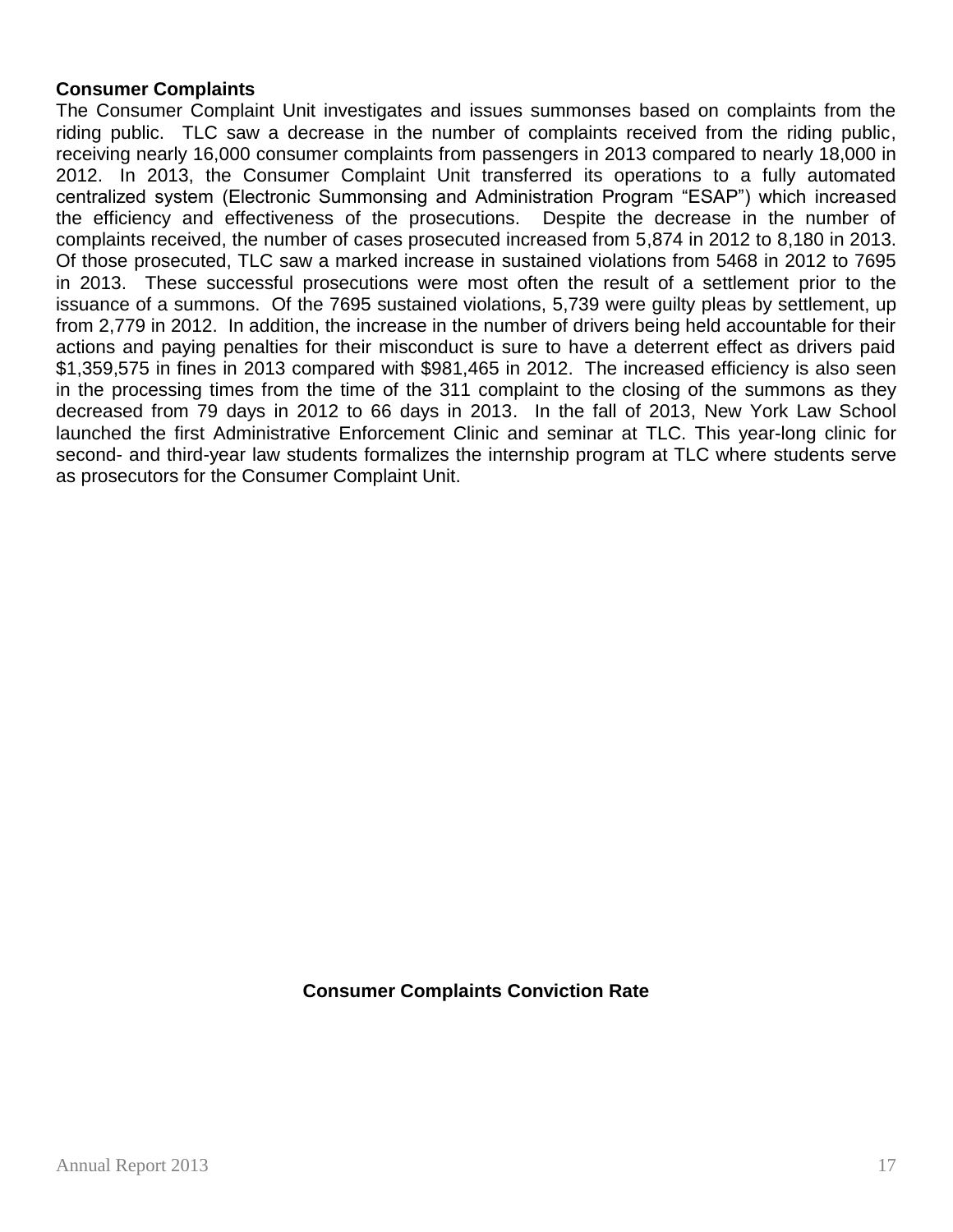

#### **Yellow-Taxi Service Refusals**

TLC rules require yellow taxis to provide passengers with a ride to any destination in the five boroughs of New York City, to Newark Airport, and to locations in Westchester or Nassau counties. The agency has worked to raise passenger awareness and encourage reporting of service refusals.

A passenger may contact the TLC or 311 regarding a licensee-related concern, but not file a formal complaint. These passenger-contacts are considered "inquiries." The inquiring passenger then has the option to have the TLC pursue the issue further, becoming a witness to the TLC's case, at which point the inquiry becomes a formal complaint. To better monitor how TLC efforts are affecting service refusals, the agency recorded the number of inquiries and complaints received regarding service refusals in addition to summonses issued for refusals.

Passenger inquiries decreased in 2013. The agency received, on average, 339 refusal-related inquiries each month of calendar year 2013, compared with 439 each month in 2012. Formal complaints have also decreased from an average of 469 per month in 2012 to 297 in each month of 2013.

#### **Yellow-Taxi Overcharges**

TLC rules prohibit yellow-cab drivers from charging any amount higher than the metered-fare, giving a passenger incorrect change, or requesting a tip. When this occurs, passengers are encouraged to contact 311 and file a complaint. The agency tracks both complaints from consumers and the number of summonses issued to licensees for overcharging.

In calendar year 2013, the TLC received 1,957 overcharge inquiries resulting in 1,671 complaints, or an average of 139 complaints per month, a decrease from 2012 which averaged 150 complaints per month. These complaints resulted in 221 summonses issued for overcharge-related violations.

#### **Safety and Emissions**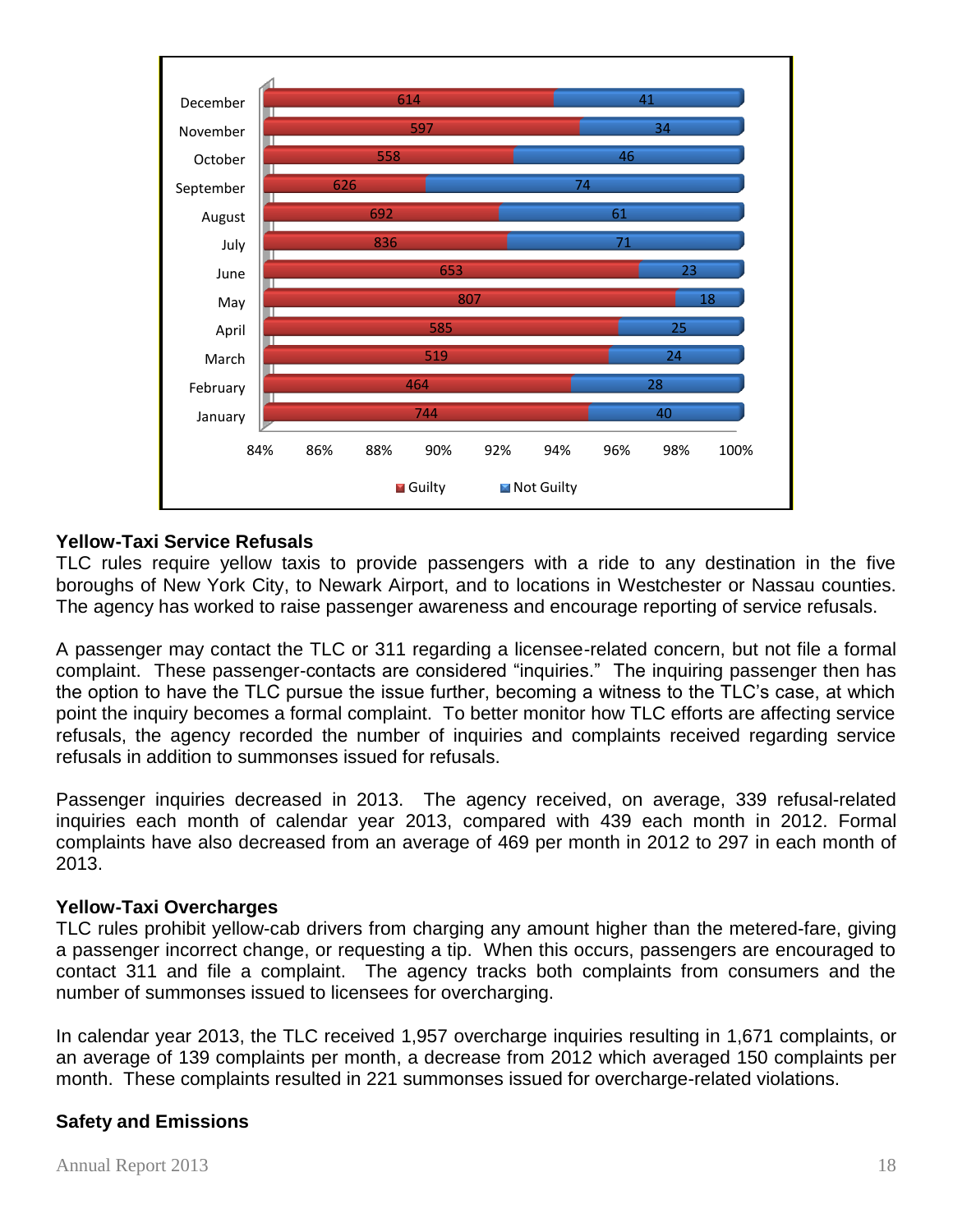In 2013, the Safety and Emissions Division (S&E) performed 52,054 medallion DMV inspections, 40,791 for hire vehicle DMV inspections and 3,778 street hail livery vehicle DMV inspections. Additionally, 16,739 FHV visual inspections were completed.

| <b>Vehicle Make and Model</b>              | Total as of<br>12/31/2013 | Total as of<br>12/31/2012 | Total as of<br>12/31/11 | <b>Total as of</b><br>12/31/10 |
|--------------------------------------------|---------------------------|---------------------------|-------------------------|--------------------------------|
| Toyota Sienna (Minivan) (Accessible)       | 215                       | 224                       | 207                     | 137                            |
| Dodge Caravan (Minivan) (Accessible)       | 3                         | 5                         | 26                      | 95                             |
| Ford Transit Connect (Accessible)          | 13                        | 3                         | $\Omega$                | $\Omega$                       |
| Vehicle Production Group MV-1 (Accessible) | $\overline{2}$            | 1                         | $\mathbf 0$             | $\Omega$                       |
| Ford Freestar (Minivan) (Accessible)       | $\Omega$                  | $\Omega$                  | $\Omega$                | $\mathbf{1}$                   |
| Ford Escape (SUV) (Hybrid)                 | 3,663                     | 4,303                     | 4,195                   | 2,964                          |
| Toyota Camry (Hybrid)                      | 2,674                     | 1,510                     | 634                     | 448                            |
| Toyota Highlander (SUV) (Hybrid)           | 83                        | 108                       | 143                     | 154                            |
| Toyota Prius (Sedan) (Hybrid)              | 852                       | 519                       | 318                     | 204                            |
| Nissan Altima (Hybrid)                     | 205                       | 300                       | 347                     | 353                            |
| Chevrolet Malibu (Hybrid)                  | 11                        | 14                        | 19                      | 49                             |
| Lexus RX 400H (SUV) (Hybrid)               | 5                         | 6                         | 6                       | 6                              |
| Mercury Mariner (SUV) (Hybrid)             | 4                         | 5                         | 6                       | 6                              |
| Ford C-Max (Hybrid)                        | 400                       | 3                         | $\Omega$                | $\Omega$                       |
| Hyundai Sonata (Hybrid)                    | 0                         | 1                         | $\mathbf 0$             | 0                              |
| Honda Civic (Hybrid)                       | 0                         | $\mathbf 0$               | $\mathbf 0$             | $\mathbf{1}$                   |
| Toyota Avalon (Hybrid)*                    | 4                         | $\mathbf 0$               | 0                       | $\Omega$                       |
| Nissan Pathfinder (Hybrid)*                | 2                         | $\mathbf 0$               | $\mathbf 0$             | $\Omega$                       |
| Lexus RX 450h (Hybrid)*                    | 1                         | $\mathbf 0$               | $\mathbf 0$             | $\Omega$                       |
| Ford Fusion (Hybrid)*                      | 1                         | $\mathbf 0$               | $\Omega$                | $\Omega$                       |
| Volkswagen Jetta (Diesel)                  | 6                         | $\overline{7}$            | 13                      | 19                             |
| Mercedes Benz ML 350 Blue Tech (Diesel)    | $\overline{2}$            | $\overline{2}$            | $\mathbf{1}$            | $\Omega$                       |
| Mercedes Benz E 350 Blue Tech (Diesel)     | $\mathbf{1}$              | $\mathbf{1}$              | $\mathbf{0}$            | $\Omega$                       |

## **Accessible and Alternative Fuel Vehicles by Make and Model – 2013**

*\*New model added in 2013*

| <b>Total Accessible</b> | 233   |
|-------------------------|-------|
| <b>Total Hybrid</b>     | 7,905 |
| <b>Total Diesel</b>     | 9     |
| <b>Total CNG</b>        | 3     |
| <b>Total Vehicles</b>   | 7.917 |

# **Projects, Initiatives and Events**

Annual Report 2013 19 **Medallion Auction**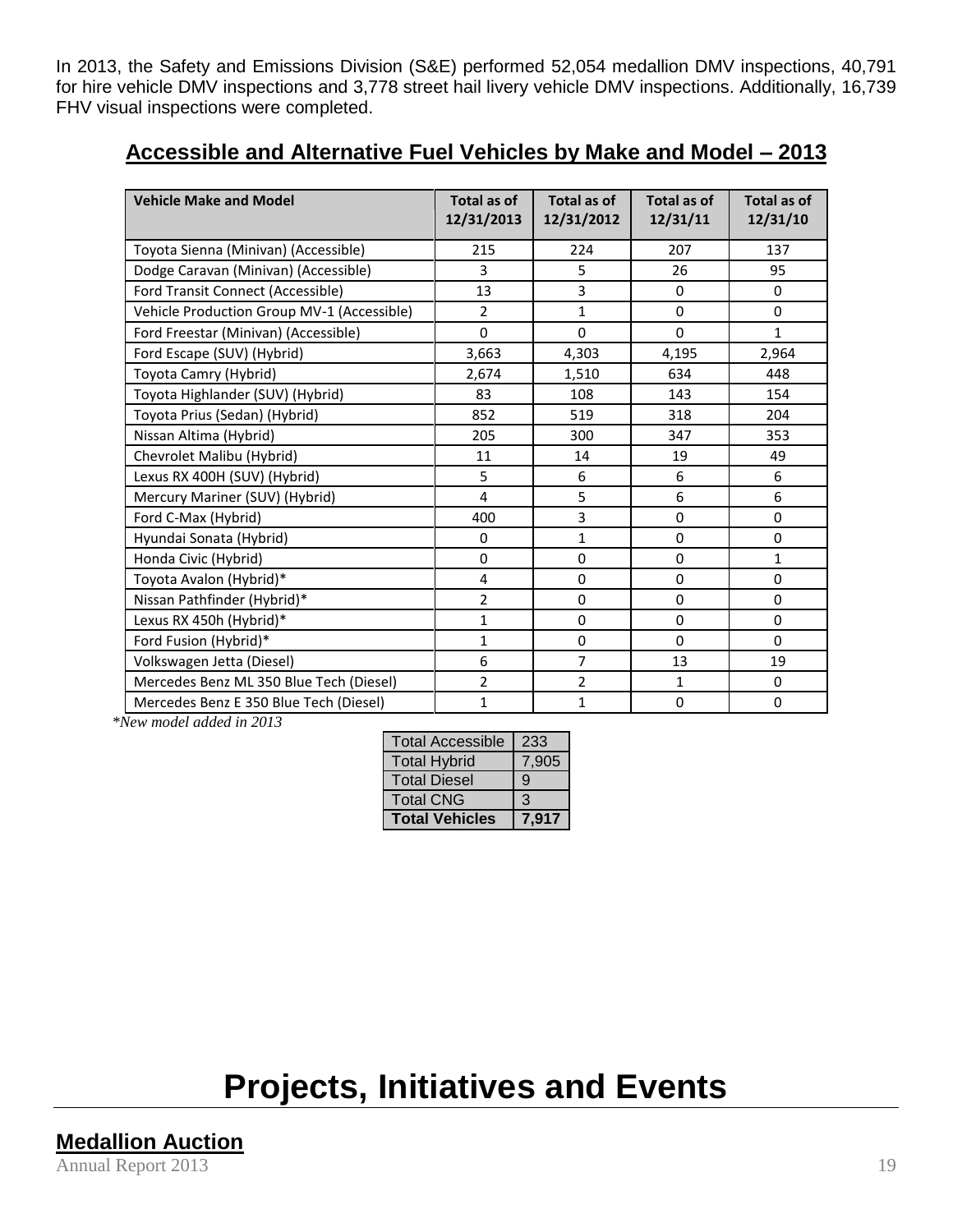On November 14, 2013 the TLC held a public auction for 200 minifleet accessible taxicab medallions at the Borough of Manhattan Community College's Tribeca Performing Arts Center. Bids were accepted for medallions in lots of two for a minimum upset price of \$1.7 million per lot. A total of 245 bid packages were received, of which 235 were valid, for a total of over \$226.7 million.

# **Boro Taxis**

Following the successful conclusion of litigation challenging both the legislation and the TLC's implementing rules, the TLC began issuing Street Hail Livery (SHL) –or "Boro Taxi" permits in June 2013. By the end of November 2013, the TLC successfully issued all 6,000 permits we were authorized to sell in the first year's issuance. Of these, 1,200 of the first 6,000 permits are restricted to be used exclusively with wheelchair accessible vehicles only. Wheelchair accessible permit holders are eligible to apply for a grant of up to \$15,000 to help with the additional costs of purchasing a wheelchair accessible vehicle. So far, 18 grants have been awarded with many grant applications under review.

To help ensure that our licensees, elected officials, and the public were educated about this new form of service, the External Affairs Division (EA) presented to community boards and elected officials, met with industry stakeholders, held information fairs, and briefed the NYPD, MTA, and Port Authority Police. In total, the EA team held more than 50 outreach meetings.

In addition to the above meetings, the TLC also launched a citywide advertising campaign to create more public awareness of Boro Taxis. We ran ads on subway platforms, in subway cars, and in buses throughout the five boroughs, which ran for four weeks each. The TLC also launched a Public Service Announcement (PSA) that highlighted the new service and its benefits. The PSA runs on the Taxi TV in the back of every yellow taxi and can be found on the TLC's YouTube page.

As of January 15, 2014, there were 3,057 Boro Taxis in operation each providing approximately 12 trips per day. Since the service launched, Boro Taxis provided over 880,000 legal street hail trips to the riding public of New York City. The average fare for a trip in a Boro Taxi is \$13 and drivers of Boro Taxis are earning an average of \$150 per shift.

# **Boro Taxis by the Numbers: HAIL Market Analysis**

In December 2013 TLC published the first HAIL Market Analysis. The report provides information about the first stage of implementation of the program, including program background, the supply and demand for Boro Taxi permits, supply and demand for Boro Taxi service, and enforcement of regulations surrounding Boro Taxis and other for-hire vehicles. It also discusses the impact that Boro Taxis are having on the traditional for-hire vehicle and yellow taxi industries and the degree to which the program is integrating with the traffic and transit system. A key finding is that demand for Boro Taxi permits and service is high and that the public and Boro Taxi industry would benefit from the issuance of the second set of 6,000 permits as early as is permitted by law. This report was required by the legislation that introduced the Boro Taxi Program and was submitted to the NYS Department of Transportation and the NYC Council. It is available on the TLC's web site at www.nyc.gov/taxi.

# *Taxi of Tomorrow* **Project**

Following nearly seven years of development, the first Taxi of Tomorrow (the Nissan NV200) began providing service on October 28, 2013. It is the only taxicab that has completed Federal safety testing with taxi components, including the partition, installed. At the end of 2013 there are now 24 NV200s providing service. At present writing, adoption of the vehicle is voluntary by medallion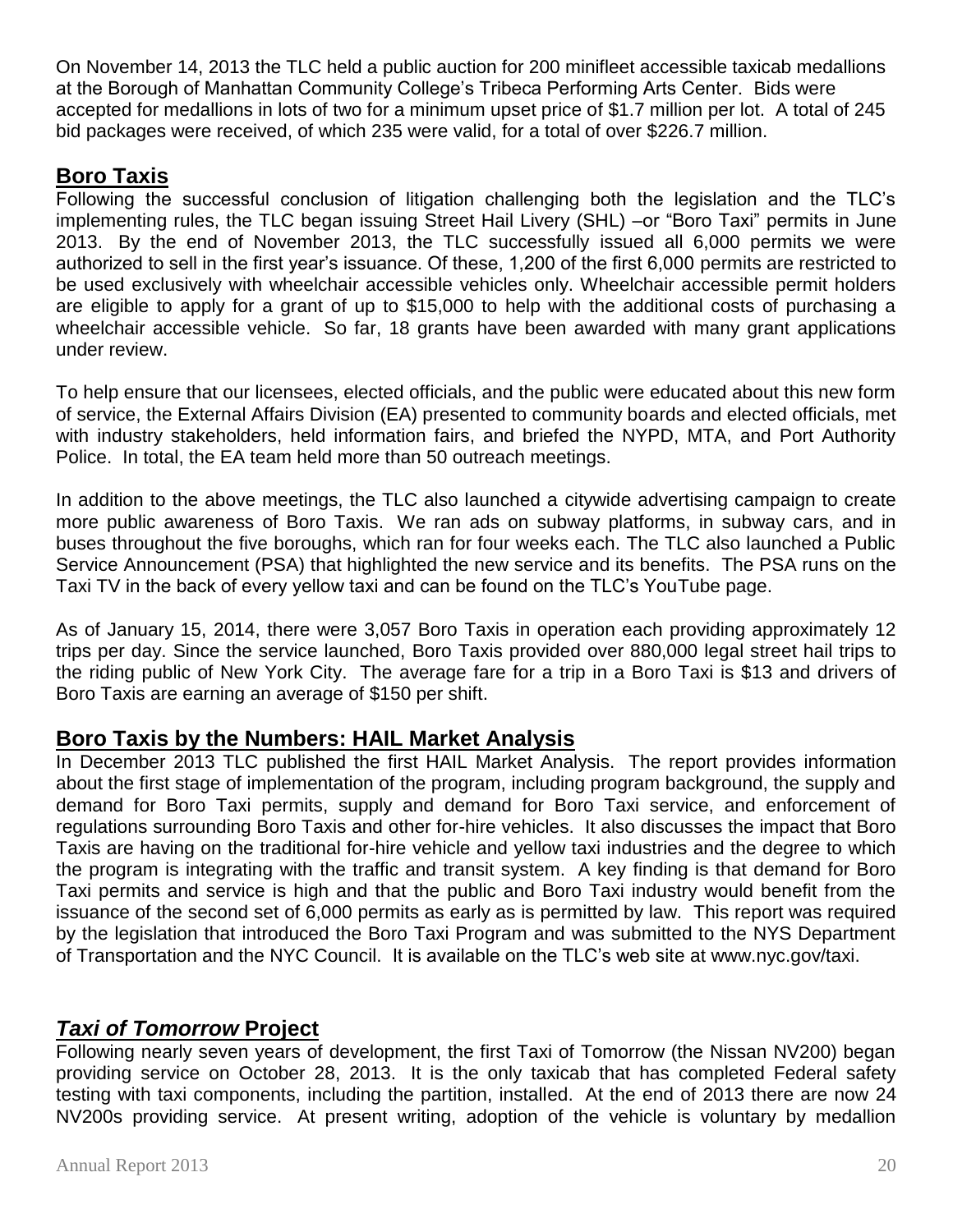holders due to pending litigation regarding the rules passed by the Commission in 2012 and 2013 regarding this project

# **Taxicab Passenger Enhancement Program (TPEP)**

#### **Administrative Enforcement and TPEP Data**

In 2013, TPEP data continued to enable the TLC to enforce regulations which are able to be remotely monitored and analyzed, as described above under Administrative Enforcement. TLC worked with the TPEP technology providers to realize improvements to both the data and reporting available as required by the TPEP 2.0 rules.

#### **Credit Card Usage**

The availability and usability of the credit card readers in yellow taxicabs continued to give passengers a convenient payment option, and the steadily increasing number of trips paid by credit cards attests to the value of this functionality. For example, in October 2013, 56 percent of taxi trips (representing 63 percent of the total estimated daily farebox of \$7.2 million) were paid for by credit card, compared with 50 percent of taxi trips (representing 58 percent of the total fare box) a year ago.

#### **Implementation of TPEP 2.0**

In 2013, TLC rules to continue and improve upon the in-vehicle credit card payment system (TPEP 2.0) went into effect. Contracts with the existing vendors were extended until April 22, 2013 to allow for time for technology service providers to comply with any new or changed requirements, and then existing systems were updated to receive new functionality. TLC performed documentation reviews and in-vehicle testing to ensure compliance with the technology specifications for the three companies who applied to become TPEP Providers under the new rules, two of which successfully received authorization by year's end.

*Some key improvements to TPEP realized in 2013 include the following:* 

- Providing key content in English and Spanish on the Passenger-facing monitors;
- Allowing Passengers to pre-swipe and authorize credit card payment during the ride;
- Preventing Rate Code 4 (out-of-town rate) from being engaged within the five boroughs;
- Improvements to the Passenger Surveys and a new TLC Feedback feature to collect passenger data;
- Improvements and standardization to Passenger Survey Data and Trip Data;
- Accommodations for Passengers with visual disabilities aligning with Local Law 57 of 2012;
- Facilitation of Driver Healthcare Fund fee collection and reporting for medallion owners; and
- Providing the ability to pay for fares using a smartphone, via TPEP Provider applications and integration with E-Hail Apps authorized under the E-Hail pilot.

#### **Public Notifications**

TLC continued to provide notifications about areas in need of taxicab service for key locations such as JFK Airport, the Brooklyn Cruise Terminal, and the Barclays Center. TLC also provided notifications about road closures due to traffic, weather, and special events, and coordinated with other organizations and agencies to disseminate relevant information about important programs such as AMBER alerts, missing persons, and the launch of Citi Bike, New York City's new bike share program.

# **Healthcare and Disability Insurance Services for Medallion Taxicab Drivers Request for Proposal (RFP)**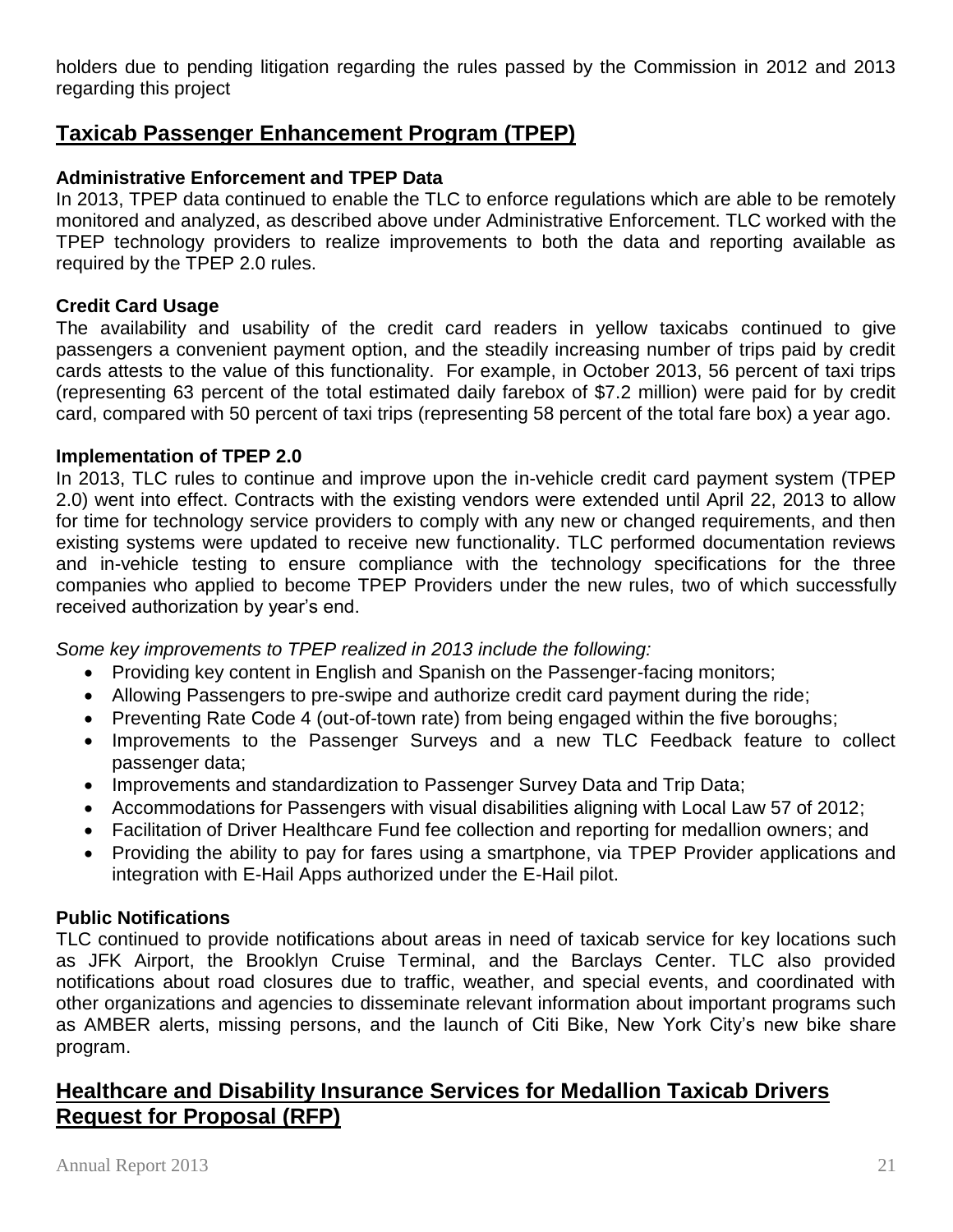In July 2012, the TLC approved a 17 percent fare increase for taxi drivers and, alongside this fare increase, authorized the collection of a \$0.06 per trip fee from taxi drivers to fund a taxi driver disability and healthcare navigation services entity. The TLC released an RFP on February 6, 2013 and an entity was chosen to provide eligible medallion taxi drivers with disability coverage over and above that which is required to be provided to them by medallion owners, and to assist taxi drivers in identifying and choosing the best health care coverage available on the New York health care exchange created by the Affordable Care Act.

# **Accessible Dispatch**

Accessible Dispatch is a centralized service that enables customers with wheelchairs to request a taxicab for a pick-up anywhere in Manhattan. Customers may contact 311, use a smartphone app, or call the dispatcher directly to request an accessible taxi. The program is financed by an annual fee paid by all medallion owners. Customers pay the metered taxi fare and there is no additional charge for the service.

Today, taxis arrive at the customer's pickup location less than 15 minutes on average after the customer makes the request. During the first year of operation (September 2012 to September 2013) Accessible Dispatch provided approximately 18,000 trips to over 4,000 unique customers. As of December 2013, the program completed 75 trips per day on average compared to the pilot program, which completed only eight trips per day.

The TLC expects demand to increase as more customers learn about the program. In 2014, Accessible Dispatch will expand from the current fleet of 231 accessible taxicabs to include new accessible medallion taxicabs sold at auction.

# **Electric Vehicle Pilot Program**

In October 2011, the TLC approved a pilot program to test all-electric Nissan LEAF vehicles as NYC taxis. The program tests these vehicles in a real-world setting to learn what it would take to have a taxi fleet with a larger share of electric vehicles. Electric vehicles (EVs) provide an exciting opportunity to "green" the taxi fleet because they run entirely on electricity and produce lower emissions than gas-powered vehicles; however, EVs also require behavioral changes on the part of the taxi industry (e.g., charging the vehicle battery instead of filling up the gas tank).

In April 2013 (Earth Day), after Nissan recruited participants from the taxi industry and the necessary infrastructure to support electric taxis was installed, the TLC announced the launch of the Nissan-TLC Electric Taxi Pilot Program, a program which could place up to six Nissan LEAF vehicles into real NYC taxi service for up to one year. The first participant hit the road in June 2013, followed by two more participants a few weeks later. Six months after the first participant hit the road, two ownerdrivers remain engaged in the pilot program, and a third driver is in the process of having his home charger installed so that he can join the program.

# **E-Hail Pilot Program**

In 2012, the Commission approved a pilot program for smartphone applications that allow passengers to "E-Hail" a yellow taxi. TLC began accepting applications for this pilot on January 28, 2013, and reviewed applicants' proposals for compliance with the terms of the program. After conducting testing of each E-Hail Application, TLC approved three applicants and the pilot began on April 26, 2013, with a brief hiatus due to litigation from May 1 – June 6. TLC analyzed data on E-Hail usage and TLC licensees to evaluate the impact of E-Hailing on passenger service and safety and on the FHV industry. Quarterly reports on those findings were released, showing that passengers are becoming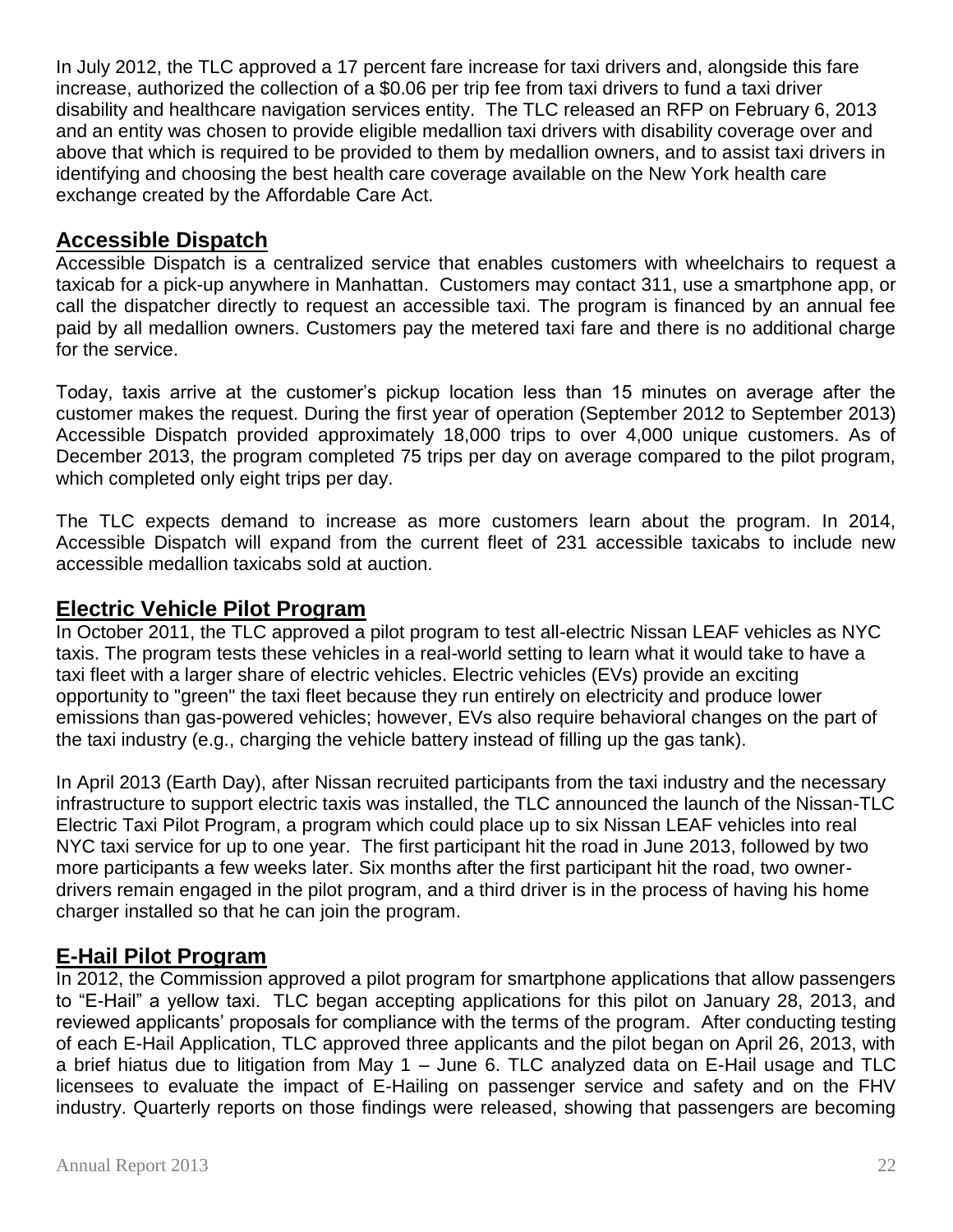more adept at where and when it makes sense to E-Hail a taxi, and that E-Hail seems to be most effective in areas of the city that are typically underserved by yellow taxis.

### **Electronic Summonsing and Administration Program**

In May of 2013 the use of the Electronic Summonsing and Administration Program (ESAP) was expanded from a pilot project to a fully implemented system that is now used by all patrolling TLC Inspectors and the ESAP back end system was expanded to enable office personnel to issue administrative and complaint summonses via mail.

More than 40,000 field summonses have now been written in ESAP and analysis of those summonses shows that ESAP field summonses:

- Can be written up to seven times more quickly than a manually written summons;
- Show a marked upward trend in guilty pleas and verdicts; and
- Show a marked downward trend in court dismissals.

# **OpenData Mine**

In 2013 the TLC's MIS Division started migrating the valid licensee lists from the TLC website to the New York City OpenData mine. These lists provide critical information on among other things, which medallion drivers are allowed to drive on any given day. By switching to the OpenData mine the TLC was not only able to provide industry users with automated retrieval options that were not previously available, it was also able to increase updates to 6 days per week thereby providing drivers with more time to resolve licensing issues and get back to work.

Lists currently being published to the Data Mine include:

- Valid Medallion Drivers:
- Medallion Driver Status Change Log;
- Medallion Drivers Passenger Assistance Trained;
- Valid Taxi Medallions; and
- Inactive Taxi Medallions.

In addition to the above, the TLC in 2013 started working with OpenData to provide:

- An Interactive Map that enables the public to locate by neighborhood, For Hire and SHL Vehicle Bases with either accessible or non-accessible vehicles or both.
- A list that will enable the riding public to possibly contact the driver of the vehicle they were in when they lost personal property.

# **Local Laws Passed in 2013**

During the 2013 New York City Council legislative session, there were five Local Laws that passed which relate to the Taxi and Limousine Commission.

#### Local Law 17